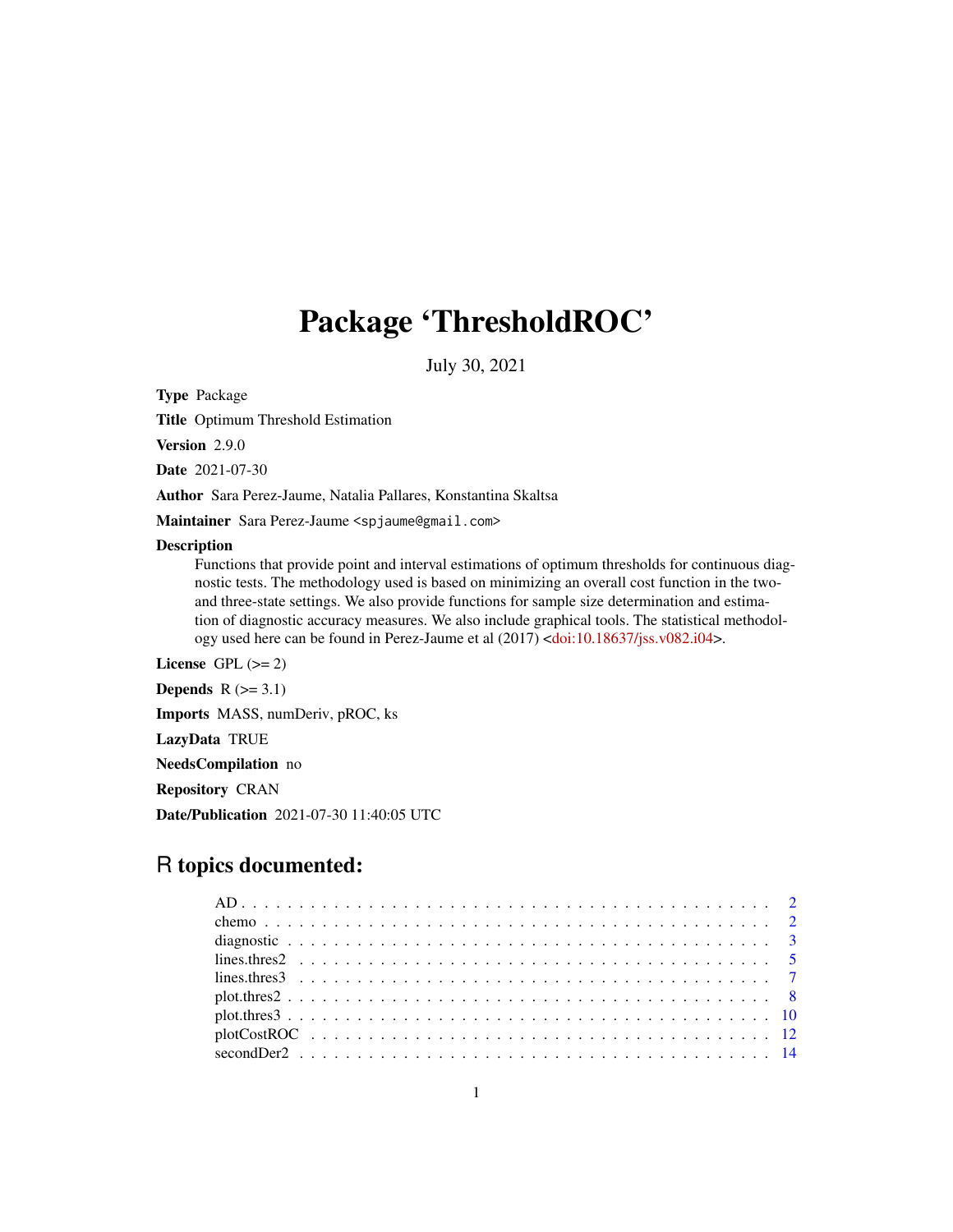#### <span id="page-1-0"></span> $2 \tchem$

| Index |  |  |  |  |  |  |  |  |  |  |  |  |  |  |  |  |  |  |
|-------|--|--|--|--|--|--|--|--|--|--|--|--|--|--|--|--|--|--|

AD *Alzheimer's disease data*

#### Description

This dataset, obtained by Konstantina Skaltsa from Kapaki et al. 2003, contains measurements from the tau protein located in the cerebrospinal fluid (Tau variable) of 49 control subjects (Status==0) and 49 patients with Alzheimer's disease (Status==1). A column indicating the identifier of the subject is also included (id variable).

#### Usage

data("AD")

#### **References**

Kapaki E, Paraskevas G, Zalonis I, Zournas C. (2003). CSF Tau Protein and beta-amyloid (1-42) in Alzheimer's Disease diagnosis: Discrimination from Normal Ageing and the Other Dementias in the Greek Population. European Journal of Neurology, 10, 119-128.

Skaltsa K, Jover L, Carrasco JL. (2010). Estimation of the diagnostic threshold accounting for decision costs and sampling uncertainty. Biometrical Journal 52(5):676-697.

chemo *Response to chemotherapy data set*

#### Description

This dataset contains Standardized Uptake Value (SUV) measurements (SUV variable) from 50 patients of breast cancer who underwent chemotherapy. After surgery, response to chemotherapy was evaluated using the pathology results in the surgical specimens, which was taken as gold standard by assigning one of the following three states: stable disease, partial remission and complete remission (resp variable). A column indicating the identifier of the patient is also included (id variable).

#### Usage

data("chemo")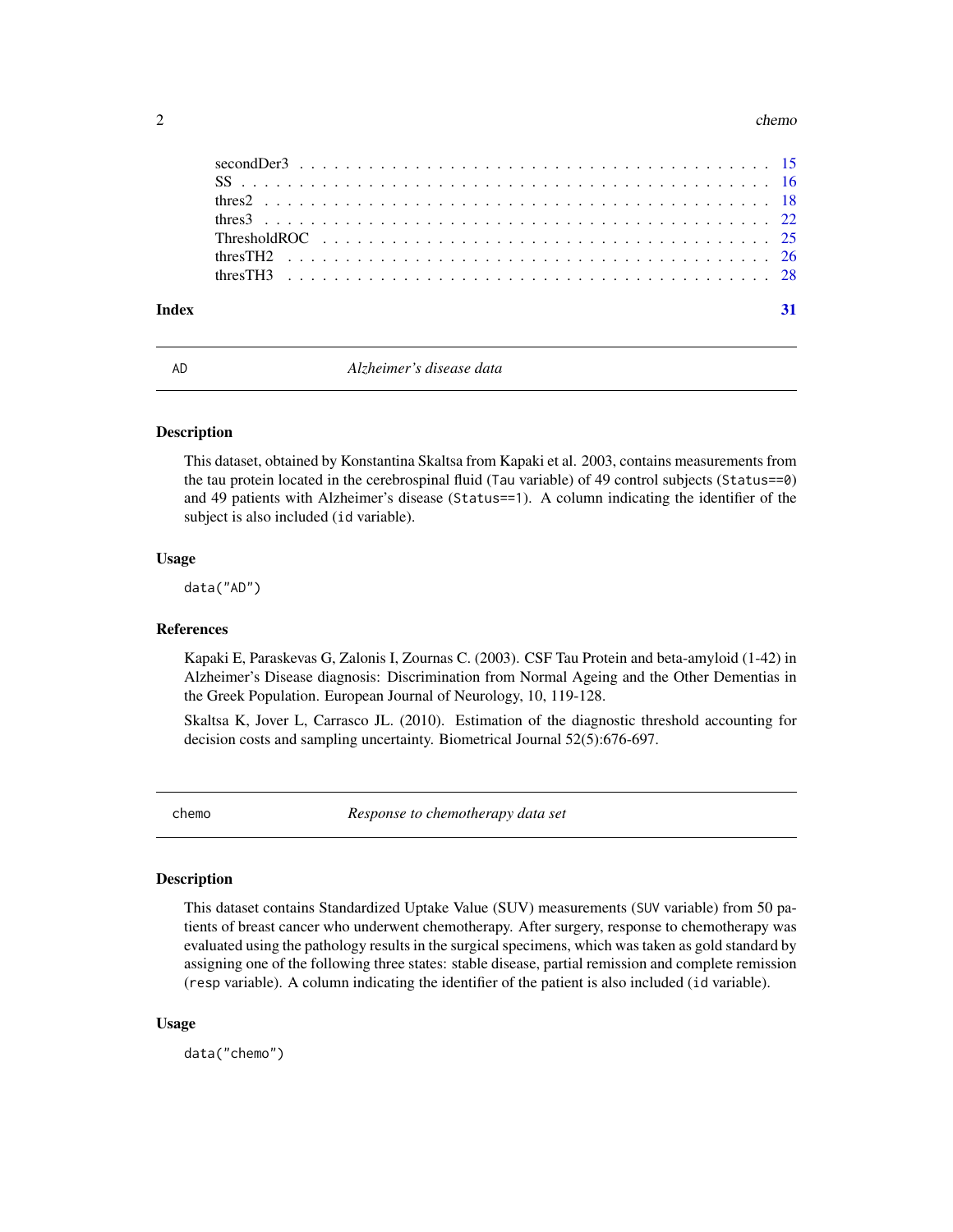# <span id="page-2-0"></span>diagnostic 3

## References

Duch J, Fuster D, Munoz M, Fernandez P, Paredes P, Fontanillas M, Guzman F, Rubi S, Lomena F, Pons F. (2009). 18 F-FDG PET/CT for Early Prediction of Response to Neoadjuvant Chemotherapy in Breast Cancer. European Journal of Nuclear Molecular Imaging, 36, 1551-1557.

Skaltsa K, Jover L, Fuster D, Carrasco JL. (2012). Optimum threshold estimation based on cost function in a multistate diagnostic setting. Statistics in Medicine, 31:1098-1109.

diagnostic *Diagnostic tests*

#### Description

This function calculates common measures of accuracy of diagnostic tests involving 2x2 contingency tables of classification results (usually, test outcome versus status tables).

# Usage

```
diagnostic(tab, method = c("par", "exact"),
  casecontrol = FALSE, p = NULL, conf.level = 0.95)
```
# Arguments

| tab         | an object of class table or matrix in the following form:                                                                                                                                                                                                                                                                                                                                        |
|-------------|--------------------------------------------------------------------------------------------------------------------------------------------------------------------------------------------------------------------------------------------------------------------------------------------------------------------------------------------------------------------------------------------------|
|             | TP FP                                                                                                                                                                                                                                                                                                                                                                                            |
|             | <b>FN TN</b>                                                                                                                                                                                                                                                                                                                                                                                     |
|             | where TP=number of true positives, FP=number of false positives, FN=number<br>of false negatives and TN=number of true negatives; that is, a table where the<br>first row corresponds to the positive tests and the second row to the negative<br>tests; the first column corresponds to the diseased subjects and the second one<br>to the healthy individuals. $dim(tab)$ should be $c(2,2)$ . |
| method      | method for calculating the confidence intervals for sensitivity, specificity, pre-<br>dictive values, accuracy and error rate. The user can choose between "par"<br>(parametric) and "exact" (exact). The last one is recommended for small sam-<br>ple sizes. Default, "par". The user can specify just the initial letters. See<br>Details.                                                    |
| casecontrol | were data collected in a case-control study? Default, FALSE.                                                                                                                                                                                                                                                                                                                                     |
| p           | disease prevalence (only when casecontrol = TRUE; otherwise, this parameter<br>is ignored).                                                                                                                                                                                                                                                                                                      |
| conf.level  | confidence level for the confidence intervals. Default, $0.95(95\%)$ .                                                                                                                                                                                                                                                                                                                           |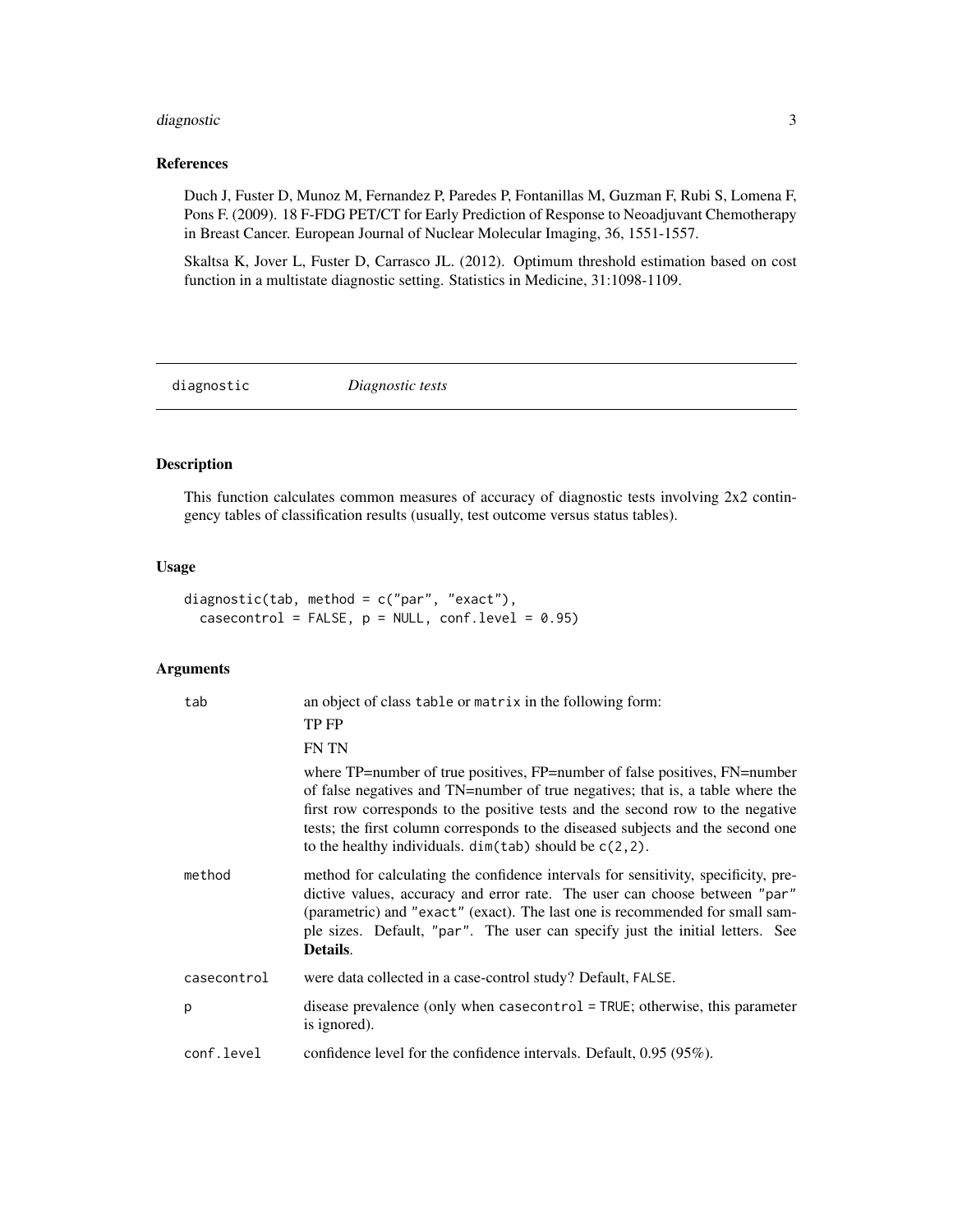#### Details

For details about the expressions for the statistical measures calculated by this function, see References.

Since sensitivity, specificity, predictive values, accuracy and error rate are proportions, their confidence intervals are calculated using the functions prop. test (if method = "par") and binom. test (if method = "exact") from the stats package.

Confidence intervals for the likelihood ratios are calculated using the formulas proposed in Zhou et al (2002), Section 4.1.3. Furthermore, when likelihood ratios can not be calculated due to division by 0, the following correction is applied: 0.5 units are added to tab.

Confidence intervals for the odds ratio are calculated using the formulas proposed in Zhou et al (2002), Section 4.1.4. The same correction described before is applied when odds ratio can not be calculated due to division by 0.

Confidence intervals for the Youden index are calculated using the expression

$$
CI(1 - \alpha) = (Y - z_{1-\alpha/2} * Var(Y), Y + z_{1-\alpha/2} * Var(Y)),
$$

where Y is the Youden index estimate,  $z_{1-\alpha/2}$  is the  $1-\alpha/2$  quantile of a  $N(0, 1)$  distribution and  $Var(Y)$  is the variance of the Youden index estimator, which is calculated as  $Var(Sensitivity)$  +  $Var(Specificity)$ .

#### Value

A data. frame with ten rows and three columns containing the point estimate and confidence intervals for the following statistical measures: sensitivity, specificity, positive predictive value, negative predictive value, positive likelihood ratio, negative likelihood ratio, odds ratio, Youden index, accuracy and error rate.

#### Author(s)

Sara Perez-Jaume, Natalia Pallares

#### References

Youden, WJ. (1950). Index for rating diagnostic tests. Cancer 3:32-35.

Zhou XH, Obuchowski NA and McClish DK. (2002). Statistical methods in diagnostic medicine. John Wiley and sons.

#### See Also

[thres2](#page-17-1)

# Examples

```
# example 1 (Zhou et al, 2002)
japan <- matrix(c(56, 23, 6, 78), ncol=2, byrow=TRUE)
colnames(japan) <- c("D", "nD")
rownames(japan) \leq c("+", "-")
```
<span id="page-3-0"></span>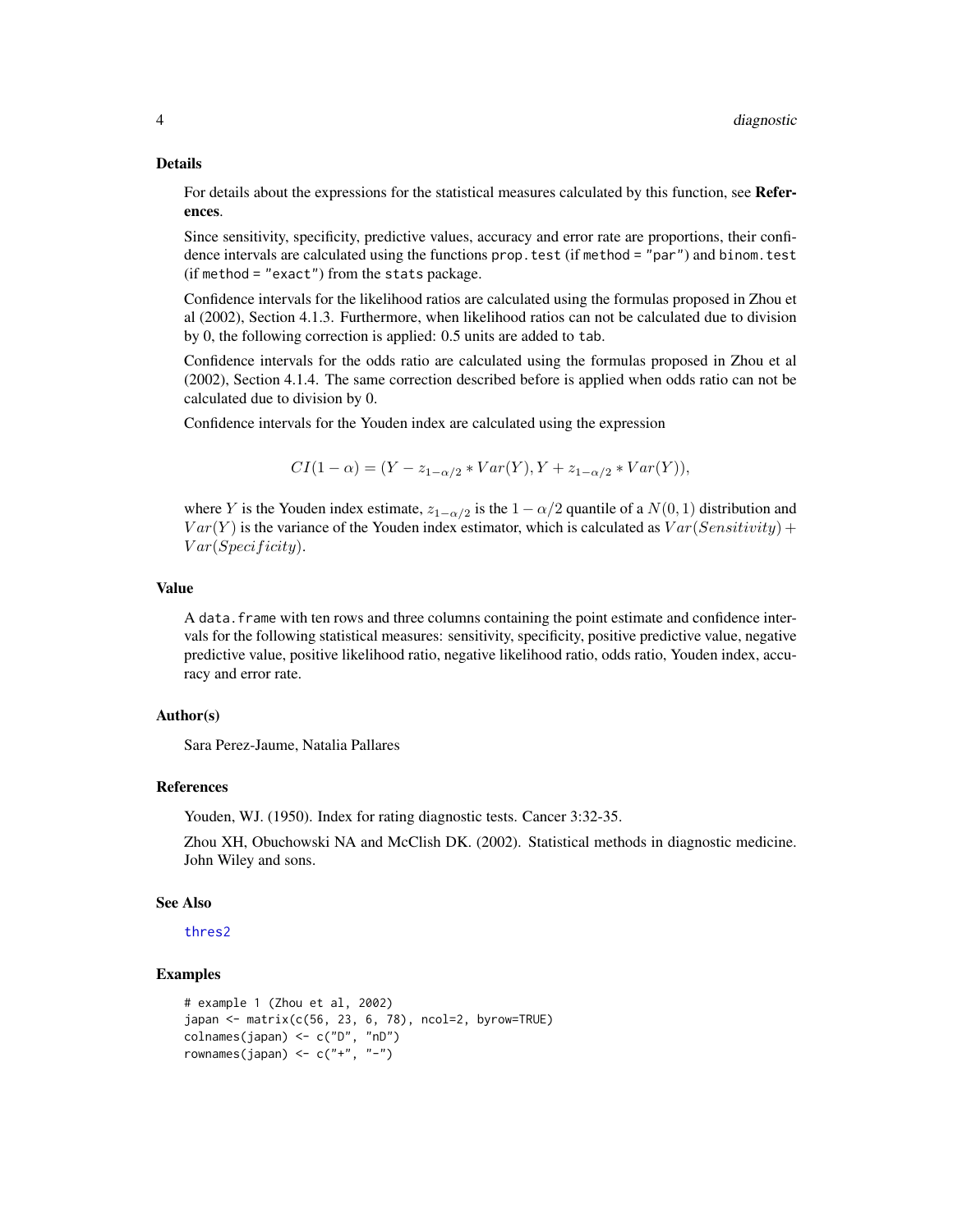```
lines.thres2 5
```

```
japan
p <- 0.196 # disease prevalence
diagnostic(japan, "par", casecontrol=TRUE, p=p)
# example 2
table \leftarrow matrix(c(22, 2, 3, 3), ncol=2, byrow=TRUE)diagnostic(table, "par")
diagnostic(table, "exact")
# example 3
table2 < - matrix(c(22, 2, 0, 3), ncol=2, byrow=TRUE)diagnostic(table2, "exact")
# example 4
# generate a random sample of diseased and non-diased subjects
n1 <- 100
n2 <- 100
set.seed(1234)
par1.1 < -0par1.2 <- 1
par2.1 < -2par2.2 < -1k1 <- rnorm(n1, par1.1, par1.2) # non-diseased
k2 <- rnorm(n2, par2.1, par2.2) # diseased
# threshold estimation
rho <- 0.2 # prevalence
thres <- thres2(k1, k2, rho, method="equal", ci.method="delta")$T$thres
# diagnostic test using the threshold estimate
marker <- c(k1, k2) # biomarker
condition <- c(rep("nD", length(k1)), rep("D", length(k2))) # condition
test <- ifelse(marker<thres, "-", "+") # test outcome according to thres
# build the table
table3 <- table(test, condition)[2:1, ]
# diagnostic test
round(diagnostic(table3), 3)
```

```
lines.thres2 Add threshold lines to a plot (two-state setting)
```
#### **Description**

The function includes vertical lines for the threshold and confidence interval in a plot created with plot.thres2().

#### Usage

```
## S3 method for class 'thres2'
lines(x, ci = TRUE, which.boot = c("norm", "perc"),
 col = 1, lty = c(1, 2), lwd = 1, ...)
```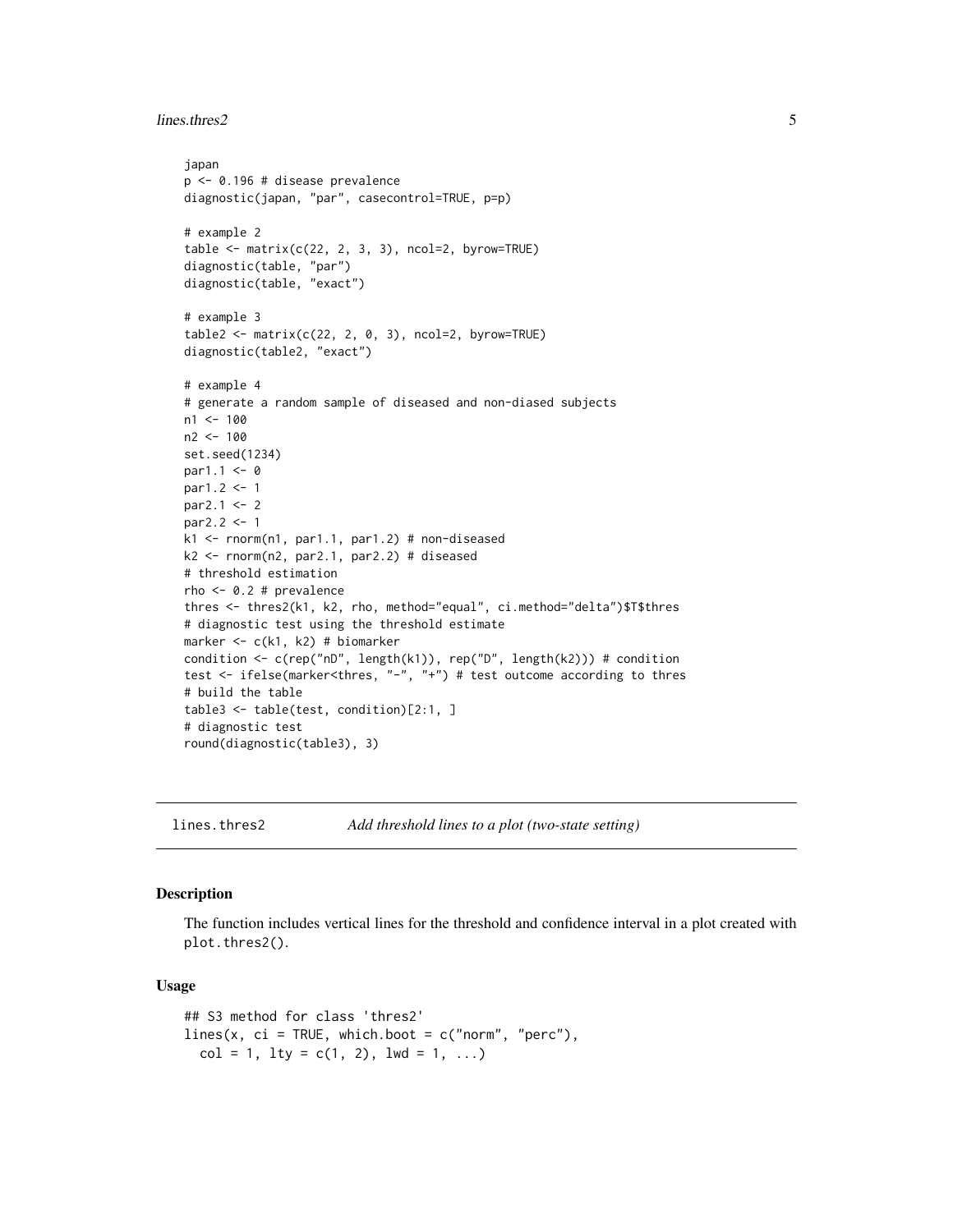#### <span id="page-5-0"></span>Arguments

| X          | an object of class thres2.                                                                                                                                                                                                                                                                                                |
|------------|---------------------------------------------------------------------------------------------------------------------------------------------------------------------------------------------------------------------------------------------------------------------------------------------------------------------------|
| ci         | should the confidence interval be plotted? Default, TRUE. No confidence interval<br>will be plotted if x does not contain one (that is, x\$CI is NULL).                                                                                                                                                                   |
| which.boot | in case x contains confidence intervals calculated by bootstrapping, which one<br>should be printed? The user can choose between "norm" (based on normal<br>distribution) or "perc" (based on percentiles). Default, "norm". This argument<br>is ignored if the confidence intervals were calculated by the delta method. |
| col        | color for the threshold and its corresponding confidence interval. Default, 1.                                                                                                                                                                                                                                            |
| $1$ ty     | a 2-dimensional vector containing:                                                                                                                                                                                                                                                                                        |
|            | $l$ ty[1]: line type for the threshold                                                                                                                                                                                                                                                                                    |
|            | $lty[2]$ : line type for the confidence interval                                                                                                                                                                                                                                                                          |
|            | Default, $c(1, 2)$ . If length(lty) is not 2, lty will be recycled.                                                                                                                                                                                                                                                       |
| lwd        | line width for the threshold and its corresponding confidence interval. Default,<br>1.                                                                                                                                                                                                                                    |
| $\cdots$   | further arguments to be passed to abline().                                                                                                                                                                                                                                                                               |

# Value

With a plot. thres2 open, this function adds lines for the required threshold.

#### References

Skaltsa K, Jover L, Carrasco JL. (2010). Estimation of the diagnostic threshold accounting for decision costs and sampling uncertainty. Biometrical Journal 52(5):676-697.

# See Also

[thres2](#page-17-1), [plot.thres2](#page-7-1)

#### Examples

```
n1 < -100n2 <- 100
set.seed(1234)
par1.1 < -0par1.2 <- 1
par2.1 < -2par2.2 <- 1
rho <-0.2k1 <- rnorm(n1, par1.1, par1.2) # non-diseased
k2 \leq -rnorm(n2, par2.1, par2.2) # diseased
thres <- thres2(k1, k2, rho, method="eq", ci.method="d")
plot(thres, col=c(1, 2, 4), lwd=c(2, 2, 1), leg.pos="topright")
thresunequal <- thres2(k1, k2, rho, method="unequal", ci=FALSE)
lines(thresunequal, col=3) # almost the same; no confidence interval
```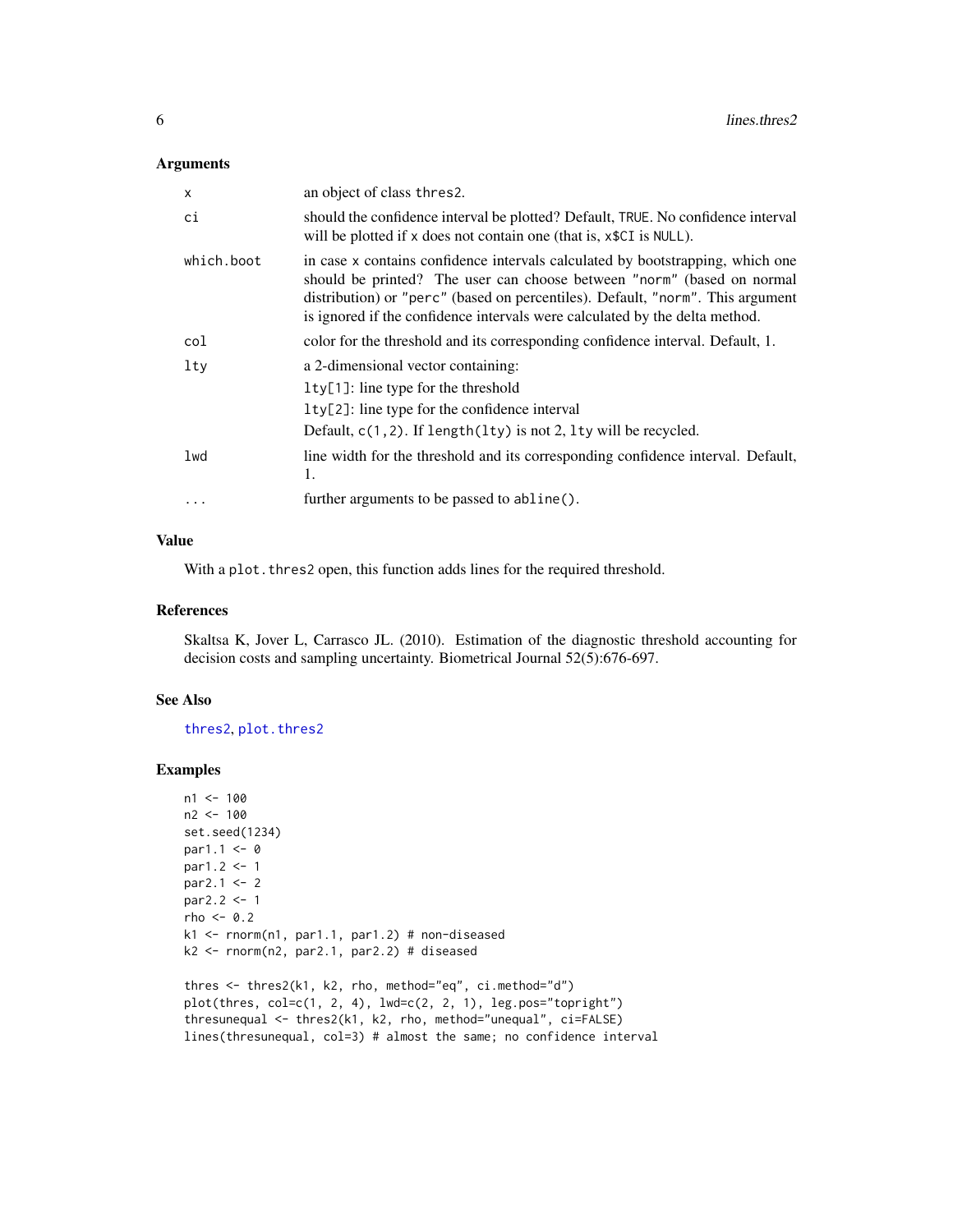#### <span id="page-6-0"></span>lines.thres3 7

```
## Not run:
 thresboot <- thres2(k1, k2, rho, method="emp", ci.method="b")
 lines(thresboot, col=5, which.boot="norm")
## End(Not run)
```
<span id="page-6-1"></span>lines.thres3 *Add threshold lines to a plot (three-state setting)*

#### Description

The function includes vertical lines for the thresholds and confidence intervals in a plot created with plot.thres3().

# Usage

```
## S3 method for class 'thres3'
lines(x, ci = TRUE, which.boot = c("norm", "perc"),
 col = 1, lty = c(1, 2), lwd = 1, ...)
```
# Arguments

| $\times$   | an object of class thres 3.                                                                                                                                                                                                                                                                                    |
|------------|----------------------------------------------------------------------------------------------------------------------------------------------------------------------------------------------------------------------------------------------------------------------------------------------------------------|
| ci         | should the confidence intervals be plotted? Default, TRUE. No confidence inter-<br>vals will be plotted if x does not contain one (that is, x\$CI is NULL).                                                                                                                                                    |
| which.boot | in case x contains confidence intervals calculated by bootstrapping, which one<br>should be printed? the user can choose between "norm" (based on normal dis-<br>tribution) or "perc" (based on percentiles). Default, "norm". This argument is<br>ignored if parametric confidence intervals were calculated. |
| col        | color for the thresholds and their corresponding confidence intervals. Default,<br>1.                                                                                                                                                                                                                          |
| lty        | a 2-dimensional vector containing:                                                                                                                                                                                                                                                                             |
|            | $lty[1]$ : line type for the thresholds                                                                                                                                                                                                                                                                        |
|            | 1ty[2]: line type for the confidence intervals                                                                                                                                                                                                                                                                 |
|            | Default, $c(1, 2)$ . If length(lty) is not 2, lty will be recycled.                                                                                                                                                                                                                                            |
| lwd        | line width for the thresholds and their corresponding confidence intervals. De-<br>fault, 1.                                                                                                                                                                                                                   |
| $\cdots$   | further arguments to be passed to abline().                                                                                                                                                                                                                                                                    |

#### Value

With a plot. thres3 open, this function adds lines for the required threshold estimates.

#### References

Skaltsa K, Jover L, Fuster D, Carrasco JL. (2012). Optimum threshold estimation based on cost function in a multistate diagnostic setting. Statistics in Medicine, 31:1098-1109.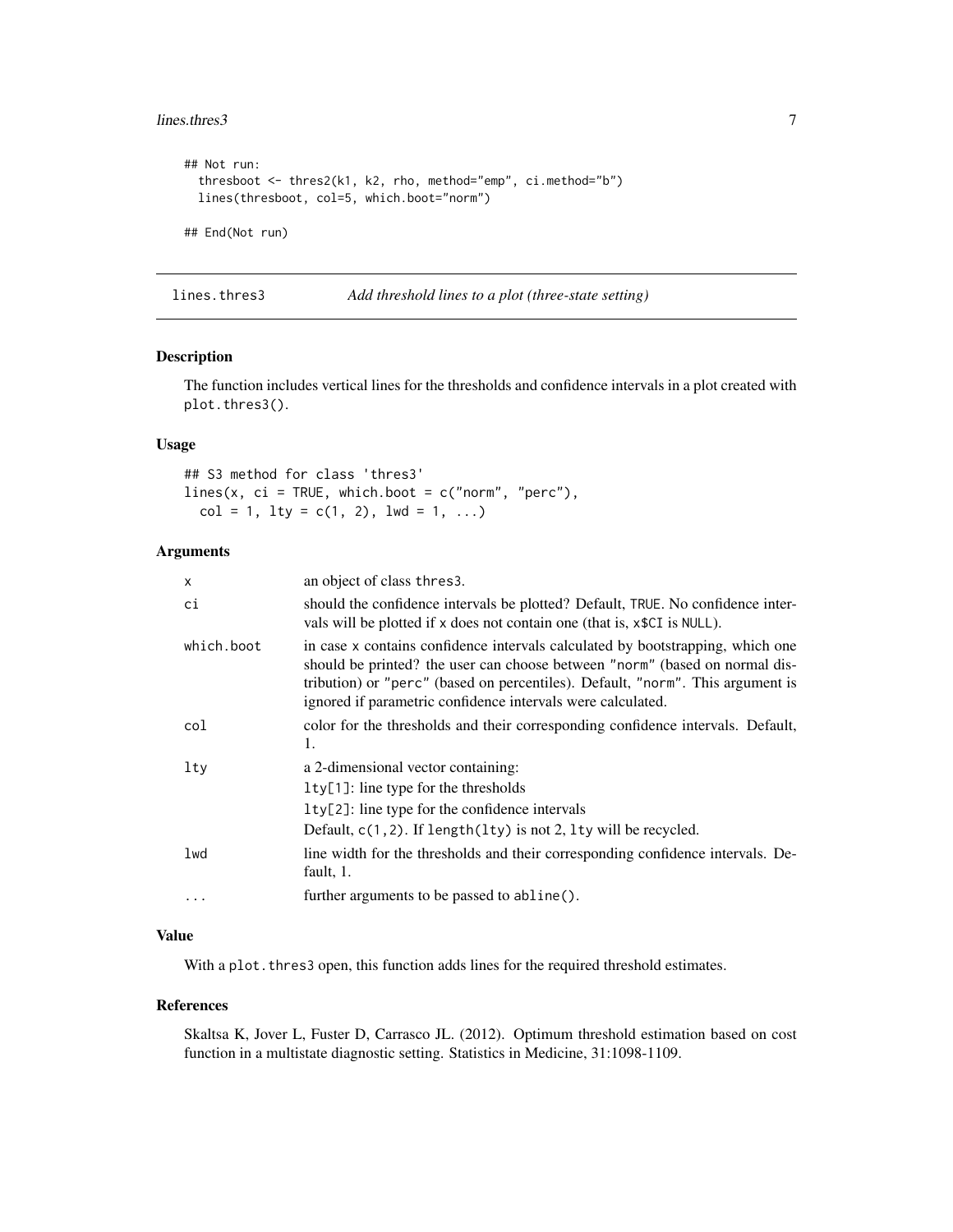#### <span id="page-7-0"></span>See Also

[thres3](#page-21-1), [plot.thres3](#page-9-1)

#### Examples

```
set.seed(1234)
n < -100k1 <- rlnorm(n)
k2 \leq -rnorm(n, 3, 1)k3 \le rnorm(n, 5, 1)
rho <- c(1/3, 1/3, 1/3)
# assuming trinormality
start \leq c(mean(k1), mean(k3))
thres1 <- thres3(k1, k2, k3, rho, dist1="norm", dist2="norm",
                 dist3="norm", start=start, ci.method="param")
# not assuming trinormality
start2 <- c(0.05, 0.6, 0.5, 0.95)
set.seed(2014)
thres2 <- thres3(k1, k2, k3, rho, start=start2, B=1000,
                ci.method="boot", dist1="lnorm", dist2="norm",
                dist3="norm")
plot(thres2, leg.pos="topright", leg.cex=0.8, col=1:4)
lines(thres1, col=5)
```
<span id="page-7-1"></span>

plot.thres2 *Threshold and density plot (two-state setting)*

#### Description

This function provides a graph including the sample densities (diseased and non-diseased populations), the threshold and its confidence interval.

### Usage

```
## S3 method for class 'thres2'
plot(x, bw = c("nrd0", "nrd0"), ci = TRUE,which.boot = c("norm", "perc"), col = <math>c(1, 2, 3)</math>,lty = c(1, 1, 1, 2), lwd = c(1, 1, 1),legend = TRUE, leg.pos = "topleft", leg.cex = 1,
  xlim = NULL, ylim = NULL,main = paste0("Threshold estimate ", ifelse(ci, "and CI ", ""),
  "(method ", x$T$method, ")"),
  xlab = "", ...)
```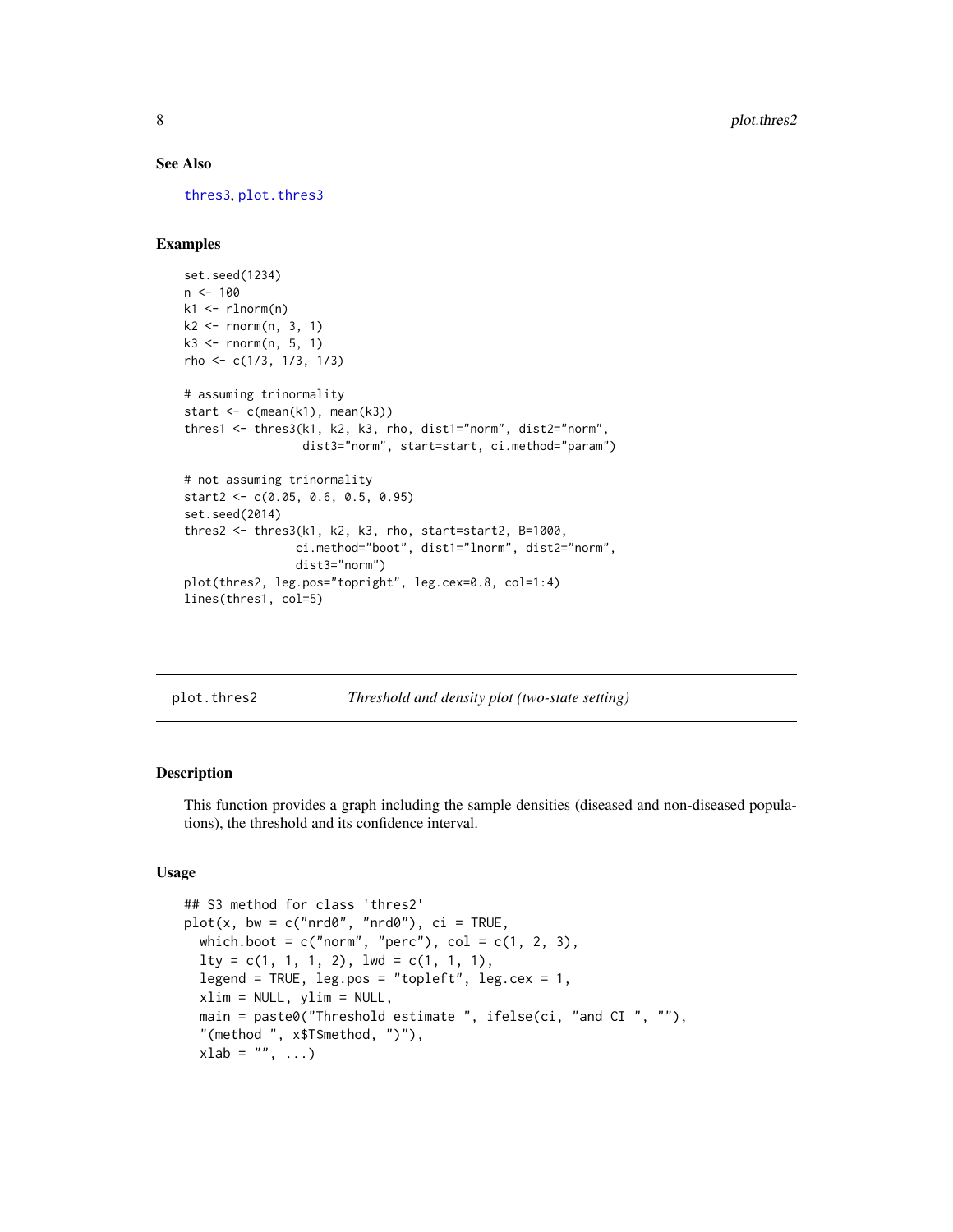# plot.thres2 9

# Arguments

| х                    | an object of class thres2.                                                                                                                                                                                                                                                                                                |
|----------------------|---------------------------------------------------------------------------------------------------------------------------------------------------------------------------------------------------------------------------------------------------------------------------------------------------------------------------|
| bw                   | vector containing the bandwith for the non-diseased sample in the first position<br>and the bandwith for the diseased sample in the second position (to be passed to<br>density()). Default, c("nrd0", "nrd0").                                                                                                           |
| сi                   | should the confidence interval be plotted? Default, TRUE. No confidence interval<br>will be plotted if x does not contain one (that is, x\$CI is NULL).                                                                                                                                                                   |
| which.boot           | in case x contains confidence intervals calculated by bootstrapping, which one<br>should be printed? The user can choose between "norm" (based on normal<br>distribution) or "perc" (based on percentiles). Default, "norm". This argument<br>is ignored if the confidence intervals were calculated by the delta method. |
| col                  | a 3-dimensional vector containing:                                                                                                                                                                                                                                                                                        |
|                      | col[1]: color for the density of the non-diseased sample                                                                                                                                                                                                                                                                  |
|                      | col[2]: color for the density of the diseased sample                                                                                                                                                                                                                                                                      |
|                      | col[3]: color for the threshold and its corresponding confidence interval                                                                                                                                                                                                                                                 |
|                      | Default, $c(1, 2, 3)$ . If length(col) is not 3, col will be recycled.                                                                                                                                                                                                                                                    |
| lty                  | a 4-dimensional vector containing:                                                                                                                                                                                                                                                                                        |
|                      | lty[1]: line type for the density of the non-diseased sample                                                                                                                                                                                                                                                              |
|                      | 1ty[2]: line type for the density of the diseased sample                                                                                                                                                                                                                                                                  |
|                      | lty[3]: line type for the threshold                                                                                                                                                                                                                                                                                       |
|                      | lty[4]: line type for the confidence interval                                                                                                                                                                                                                                                                             |
|                      | Default, $c(1,1,1,2)$ . If length(lty) is not 4, lty will be recycled.                                                                                                                                                                                                                                                    |
| lwd                  | a 3-dimensional vector containing:                                                                                                                                                                                                                                                                                        |
|                      | lwd[1]: line width for the density of the non-diseased sample                                                                                                                                                                                                                                                             |
|                      | lwd[2]: line width for the density of the diseased sample                                                                                                                                                                                                                                                                 |
|                      | lwd[3]: line width for the threshold and its corresponding confidence interval                                                                                                                                                                                                                                            |
|                      | Default, $c(1,1,1)$ . If length(lwd) is not 3, lwd will be recycled.                                                                                                                                                                                                                                                      |
| legend               | logical asking if an automatic legend should be added to the graph. Default,<br>TRUE.                                                                                                                                                                                                                                     |
| leg.pos              | position of the legend. Default, "topleft". Ignored if legend=FALSE.                                                                                                                                                                                                                                                      |
| leg.cex              | number that reescales the size of the legend. Ignored if legend=FALSE. Default,<br>1.                                                                                                                                                                                                                                     |
| xlim                 | 2-dimensional vector indicating the lower and upper limits for x-axis. Default<br>value (NULL) sets those limits automatically.                                                                                                                                                                                           |
| ylim                 | 2-dimensional vector indicating the lower and upper limits for y-axis. Default<br>value (NULL) sets those limits automatically.                                                                                                                                                                                           |
| $main, xlab, \ldots$ | further arguments to be passed to plot().                                                                                                                                                                                                                                                                                 |

# Value

Estimates of the density functions for both samples and vertical lines representing the threshold and its confidence limits are drawn.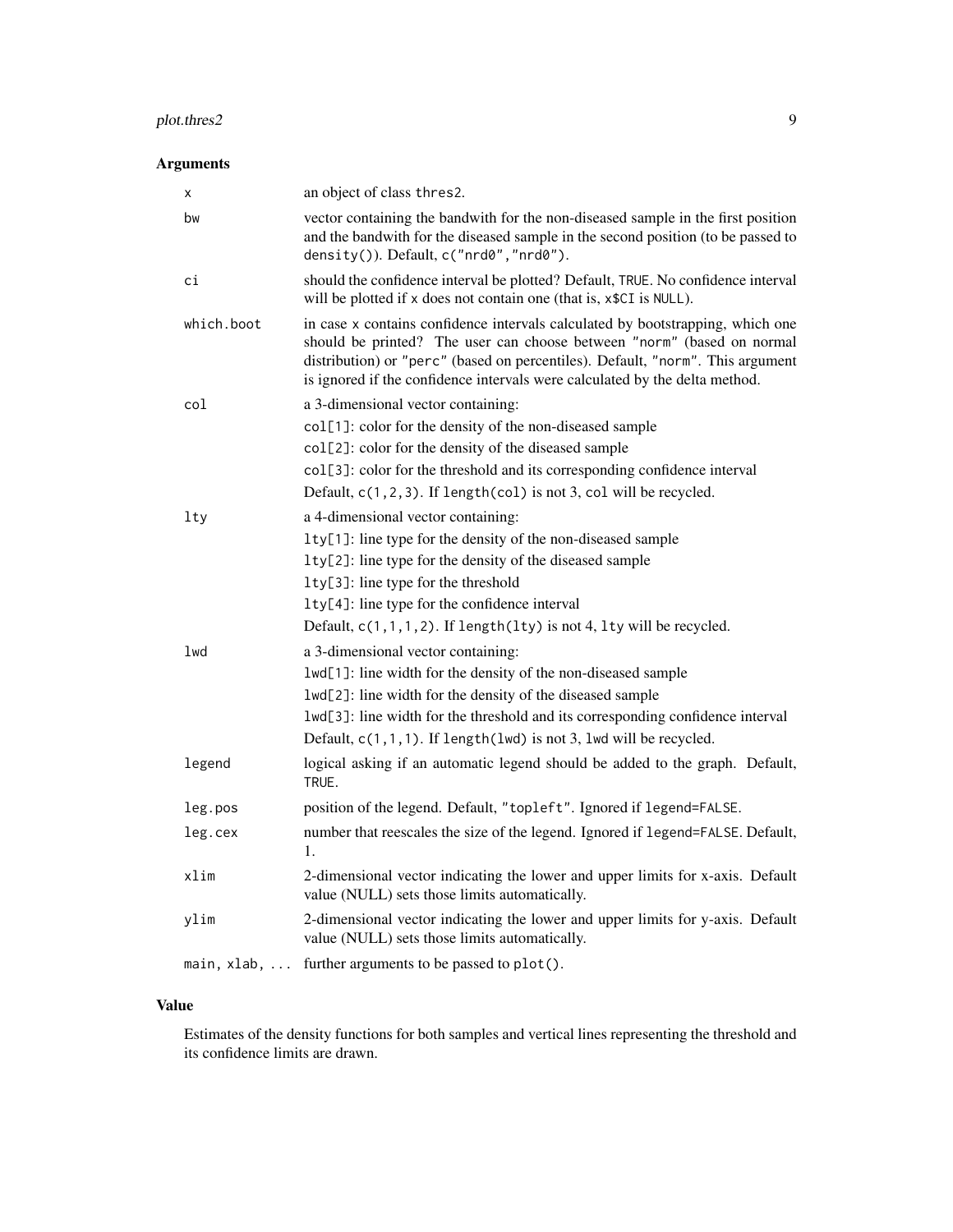#### <span id="page-9-0"></span>References

Skaltsa K, Jover L, Carrasco JL. (2010). Estimation of the diagnostic threshold accounting for decision costs and sampling uncertainty. Biometrical Journal 52(5):676-697.

### See Also

[thres2](#page-17-1), [lines.thres2](#page-4-1)

#### Examples

```
n1 < -100n2 < -100set.seed(1234)
par1.1 < -0par1.2 < -1par2.1 < -2par2.2 < -1rho < -0.2k1 <- rnorm(n1, par1.1, par1.2) # non-diseased
k2 \leq -rnorm(n2, par2.1, par2.2) # diseased
thres <- thres2(k1, k2, rho, method="eq", ci.method="d")
plot(this, col=c(1, 2, 4), lwd=c(2, 2, 1), leg.pos="topright")
```
<span id="page-9-1"></span>

| plot.thres3 | Thresholds and density plot (three-state setting) |
|-------------|---------------------------------------------------|
|             |                                                   |

#### Description

This function provides a graph including the three sample densities, the thresholds and their confidence intervals.

#### Usage

```
## S3 method for class 'thres3'
plot(x, bw = c("nrd0", "nrd0", "nrd0"), ci = TRUE,which.boot = c("norm", "perc"), col = c(1, 2, 3, 4),lty = c(1, 1, 1, 1, 2), lwd = c(1, 1, 1, 1),legend = TRUE, leg.pos = "topleft", leg.cex = 1,
  xlim = NULL, ylim = NULL,
 main = paste0("Threshold estimates", ifelse(ci, " and CIs", "")),
 xlab = "", ...)
```
#### Arguments

x an object of class thres3.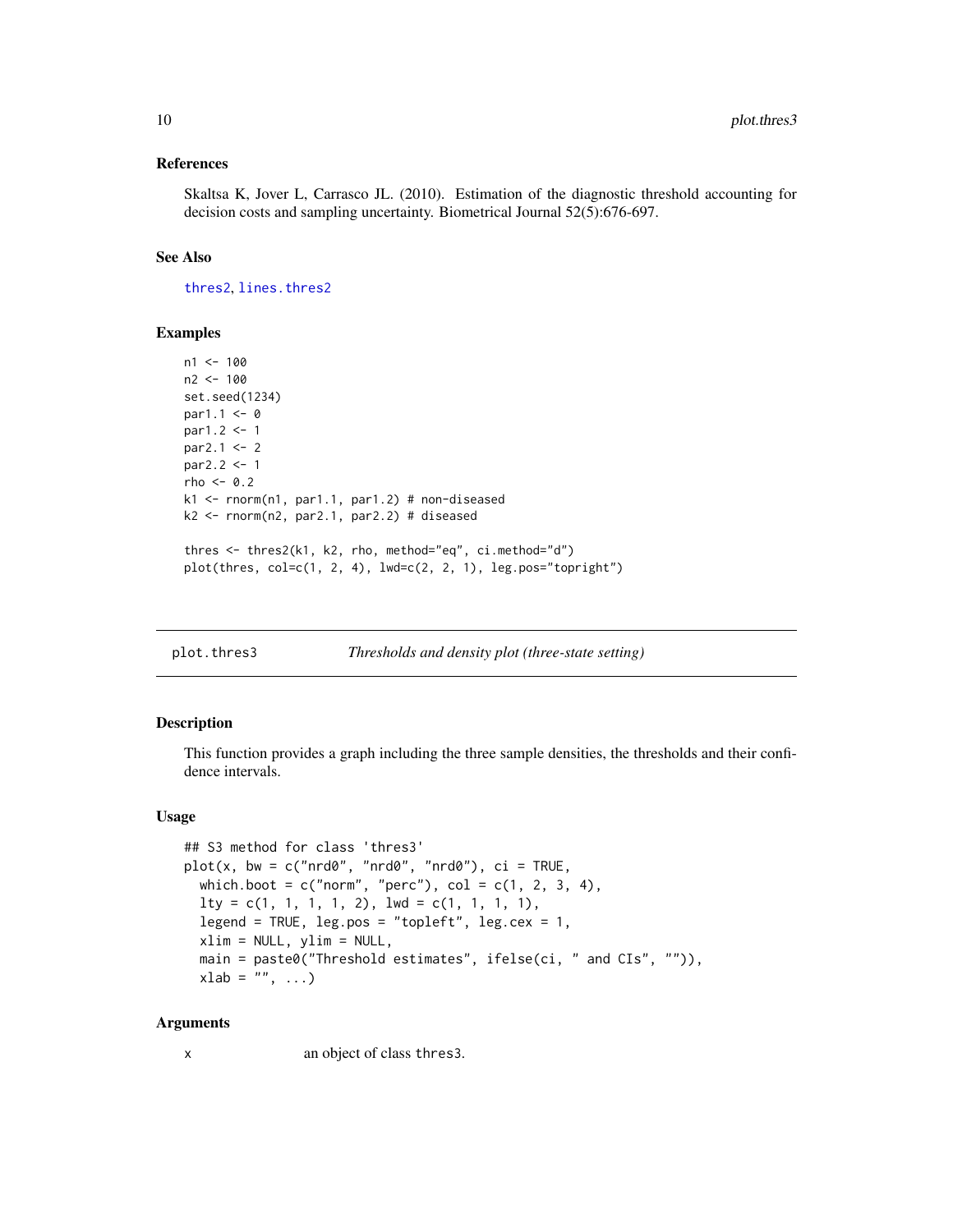| bw                   | vector containing the bandwith for the first sample in the first position, the<br>bandwith for the second sample in the second position and the bandwith for<br>the third sample in the third position (to be passed to density()). Default,<br>c("nrd@", "nrd@", "nrd@").                                   |
|----------------------|--------------------------------------------------------------------------------------------------------------------------------------------------------------------------------------------------------------------------------------------------------------------------------------------------------------|
| сi                   | should the confidence intervals be plotted? Default, TRUE. No confidence inter-<br>vals will be plotted if x does not contain one (that is, x\$CI is NULL).                                                                                                                                                  |
| which.boot           | in case x contains confidence intervals calculated by bootstrapping, which one<br>should be printed? The user can choose between "norm" (based on normal<br>distribution) or "perc" (based on percentiles). Default, "norm". This argument<br>is ignored if parametric confidence intervals were calculated. |
| col                  | a 4-dimensional vector containing:                                                                                                                                                                                                                                                                           |
|                      | col[1]: color for the density of the first sample                                                                                                                                                                                                                                                            |
|                      | col[2]: color for the density of the second sample                                                                                                                                                                                                                                                           |
|                      | col[3]: color for the density of the third sample                                                                                                                                                                                                                                                            |
|                      | col[4]: color for the thresholds and their corresponding confidence intervals                                                                                                                                                                                                                                |
|                      | Default, $c(1, 2, 3, 4)$ . If length(col) is not 4, col will be recycled.                                                                                                                                                                                                                                    |
| lty                  | a 5-dimensional vector containing:                                                                                                                                                                                                                                                                           |
|                      | lty[1]: line type for the density of the first sample                                                                                                                                                                                                                                                        |
|                      | 1ty[2]: line type for the density of the second sample                                                                                                                                                                                                                                                       |
|                      | $lty[3]$ : line type for the density of the third sample                                                                                                                                                                                                                                                     |
|                      | lty[4]: line type for the thresholds                                                                                                                                                                                                                                                                         |
|                      | 1ty[5]: line type for the confidence intervals                                                                                                                                                                                                                                                               |
|                      | Default, $c(1,1,1,1,2)$ . If length(lty) is not 5, lty will be recycled.                                                                                                                                                                                                                                     |
| lwd                  | a 4-dimensional vector containing:                                                                                                                                                                                                                                                                           |
|                      | lwd[1]: line width for the density of the first sample                                                                                                                                                                                                                                                       |
|                      | lwd[2]: line width for the density of the second sample                                                                                                                                                                                                                                                      |
|                      | lwd[3]: line width for the density of the third sample                                                                                                                                                                                                                                                       |
|                      | lwd[4]: line width for the thresholds and their corresponding confidence inter-<br>vals                                                                                                                                                                                                                      |
|                      | Default, $c(1,1,1,1)$ . If length(lwd) is not 4, lwd will be recycled.                                                                                                                                                                                                                                       |
| legend               | logical asking if an automatic legend should be added to the graph. Default,<br>TRUE.                                                                                                                                                                                                                        |
| leg.pos              | position of the legend. Default, "topleft". Ignored if legend=FALSE.                                                                                                                                                                                                                                         |
| leg.cex              | number that reescales the size of the legend. Ignored if legend=FALSE. Default,<br>1.                                                                                                                                                                                                                        |
| xlim                 | 2-dimensional vector indicating the lower and upper limits for x-axis. Default<br>value (NULL) sets those limits automatically.                                                                                                                                                                              |
| ylim                 | 2-dimensional vector indicating the lower and upper limits for y-axis. Default<br>value (NULL) sets those limits automatically.                                                                                                                                                                              |
| $main, xlab, \ldots$ | further arguments to be passed to plot().                                                                                                                                                                                                                                                                    |

# Value

Estimates of the density functions for the three samples and vertical lines representing the thresholds and their confidence limits are drawn.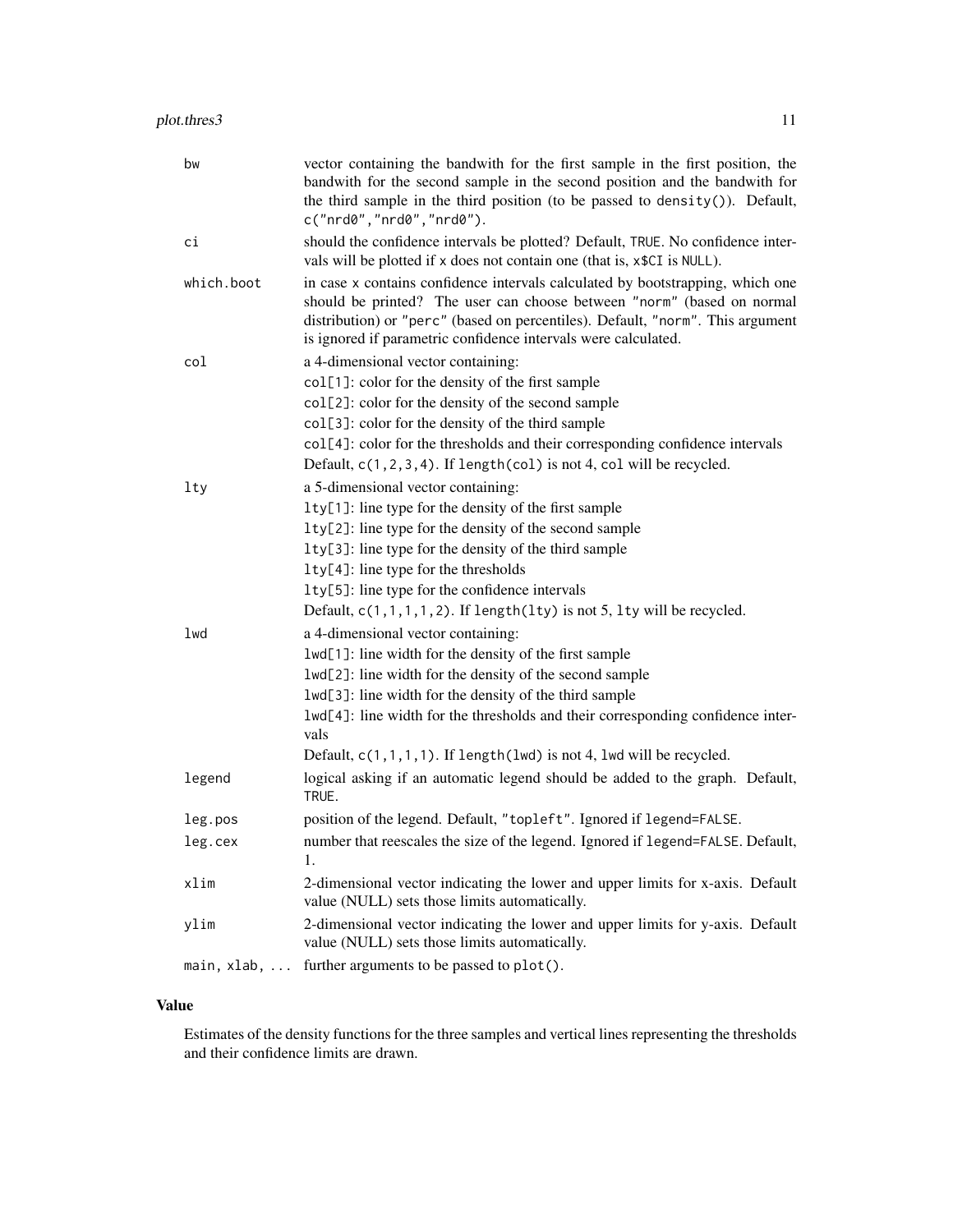#### <span id="page-11-0"></span>References

Skaltsa K, Jover L, Fuster D, Carrasco JL. (2012). Optimum threshold estimation based on cost function in a multistate diagnostic setting. Statistics in Medicine, 31:1098-1109.

#### See Also

[thres3](#page-21-1), [lines.thres3](#page-6-1)

#### Examples

```
set.seed(1234)
n < -100k1 <- rlnorm(n)
k2 \leq -rnorm(n, 3, 1)k3 \leq rnorm(n, 5, 1)rho <- c(1/3, 1/3, 1/3)
# assuming trinormality
start <- c(mean(k1), mean(k3))
thres <- thres3(k1, k2, k3, rho, dist1="norm", dist2="norm",
                dist3="norm", start=start, ci.method="param")
plot(thres, leg.pos="topright")
# not assuming trinormality
thres <- thres3(k1, k2, k3, rho, dist1="lnorm", dist2="norm",
                dist3="norm", ci.method="boot")
plot(thres, leg.pos="topright", which.boot="perc")
```
plotCostROC *Plot ROC curve and cost function*

### Description

This function plots the ROC curve and the cost function associated to the disease prevalence and costs.

# Usage

 $plotCostROC(x, type = "l", ...)$ 

#### **Arguments**

|          | an object of class thres 2 or thres 3. See <b>Details</b> .                    |
|----------|--------------------------------------------------------------------------------|
| type     | 1-character string giving the type of plot desired. Default, "1". See Details. |
| $\cdots$ | other graphical parameters to be passed to plot().                             |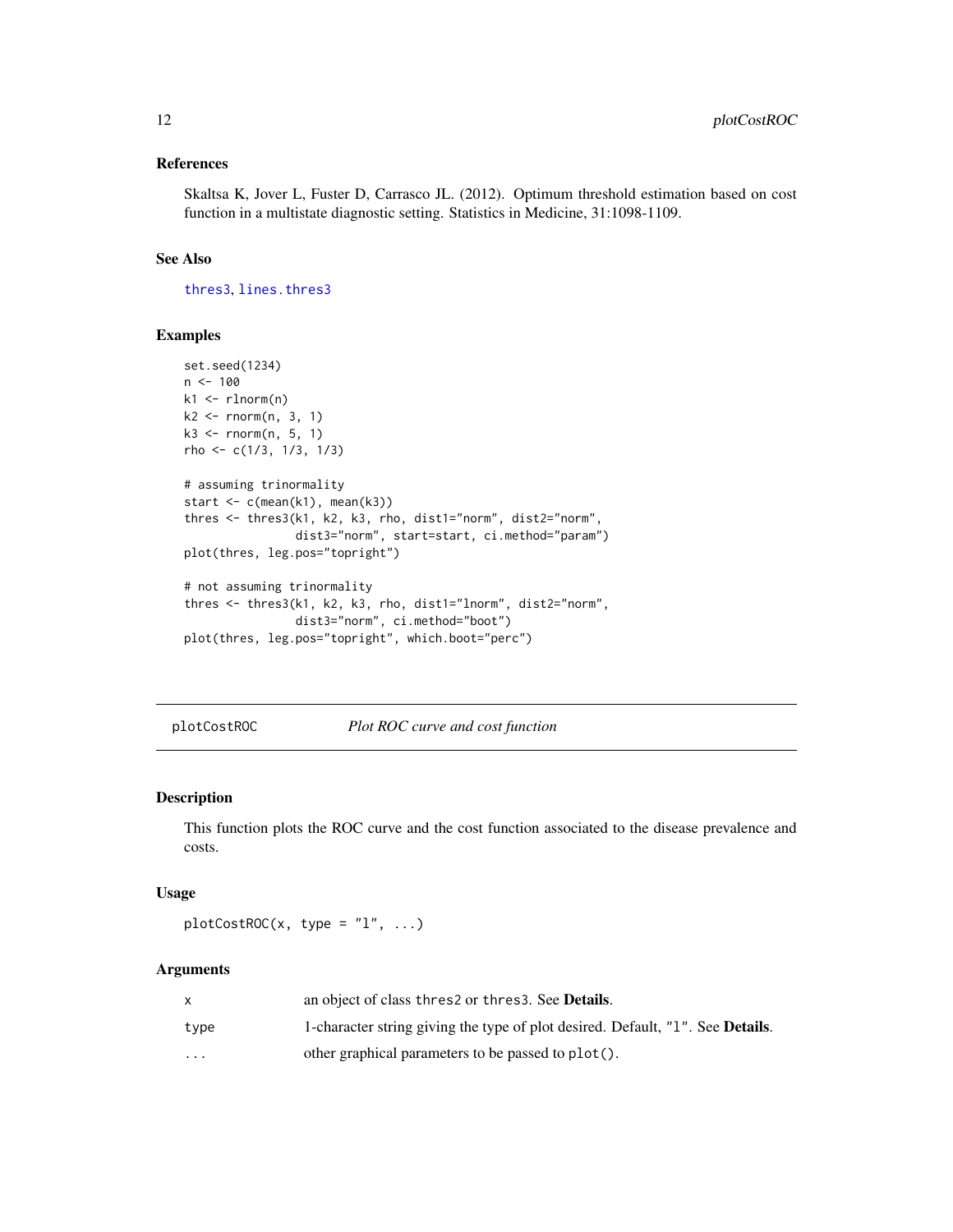#### <span id="page-12-0"></span>plotCostROC 13

#### Details

If the argument x was constructed with method="empirical", the argument extra.info should be switched to TRUE (this only applies when x is an object of class thres2).

For parameter type the following values are possible: "p" for points, "1" for lines, "b" for both points and lines, "c" for empty points joined by lines, "o" for overplotted points and lines, "s" and "S" for stair steps and "h" for histogram-like vertical lines. Finally, "n" does not produce any points or lines.

# Value

When x is an object of class thres2, two plots are produced. The first one shows the cost function with the cost minimising threshold in red. The second one is the step ROC curve with the sensitivity and specificity achieved in red. If method = "empirical" is used when building x, empirical cost function and ROC curve are plotted. If method = "smooth" is used when building x, smooth cost function and ROC curve are plotted.

When x is an object of class thres3, two plots are produced. The first one shows the cost function  $C(T1)$  with the first cost minimising threshold in red. The second one shows the cost function  $C(T2)$ with the second cost minimising threshold in red.

#### **Note**

This function uses the plot() function and further arguments can be set to customise the resulting plot.

# References

Skaltsa K, Jover L, Carrasco JL. (2010). Estimation of the diagnostic threshold accounting for decision costs and sampling uncertainty. Biometrical Journal 52(5):676-697.

Skaltsa K, Jover L, Fuster D, Carrasco JL. (2012). Optimum threshold estimation based on cost function in a multistate diagnostic setting. Statistics in Medicine, 31:1098-1109.

#### See Also

[thres2](#page-17-1)

#### Examples

```
## Not run:
# example 1: x is an object of class 'thres2'
n1 < -100n2 <- 100
set.seed(19998)
par1.1 < -0par1.2 <- 1
par2.1 < -2par2.2 < -1rho \leq -0.3k1 \leq -\text{norm}(n1, \text{par1.1}, \text{par1.2}) # non-diseased
k2 \leq -rnorm(n2, par2.1, par2.2) # diseased
```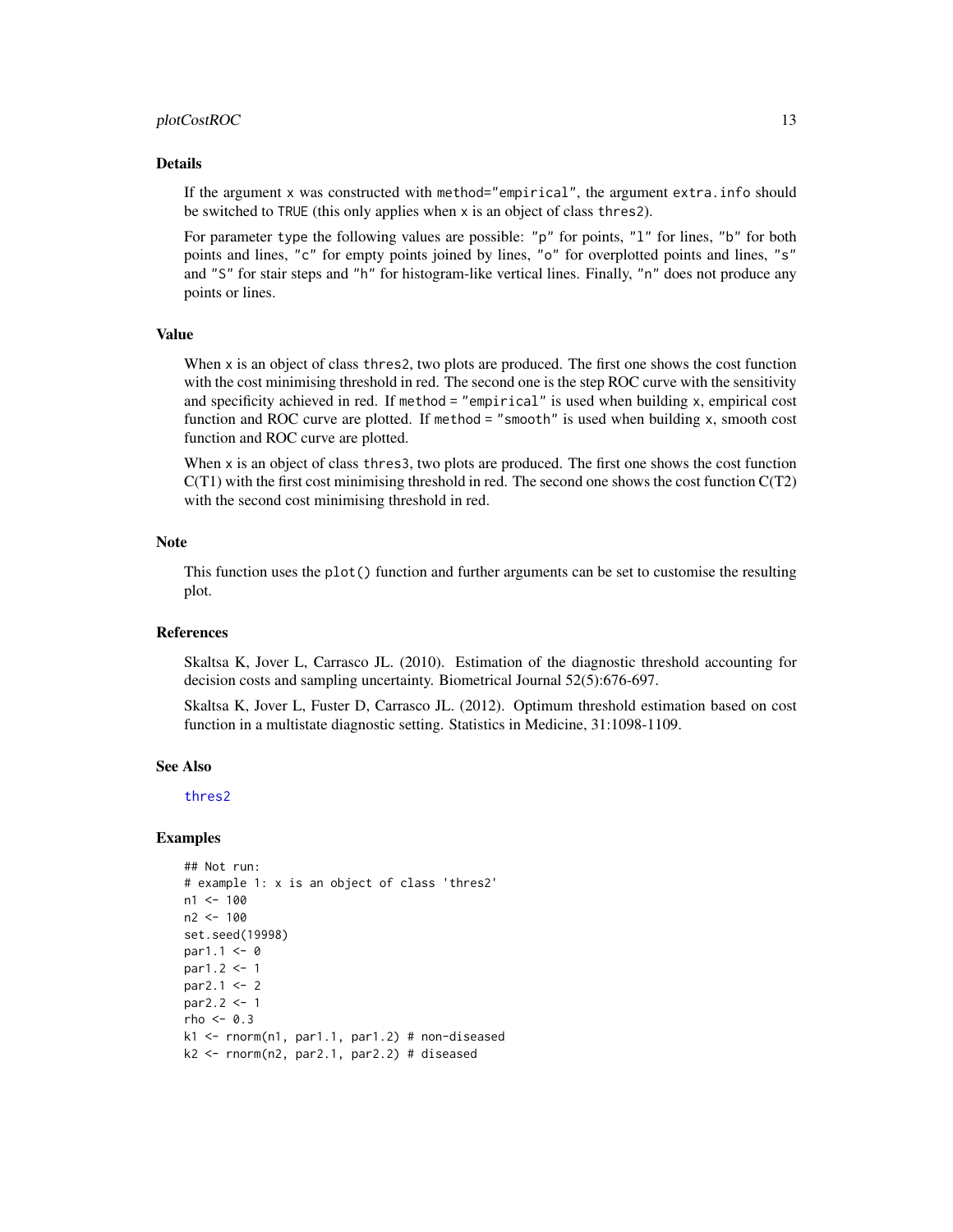#### <span id="page-13-0"></span>14 secondDer2

```
x <- thres2(k1, k2, rho, method="emp", ci.method="boot", extra=TRUE)
par(mfrow=c(1,2))
plotCostROC(x)
# example 2: x is an object of class 'thres3'
set.seed(2015)
n < - 100k1 \leq rlnorm(n)k2 \leq -rnorm(n, 3, 1)k3 \leq rnorm(n, 5, 1)rho <- c(1/3, 1/3, 1/3)
y <- thres3(k1, k2, k3, rho, B=1000, ci.method="boot", dist1="lnorm", dist2="norm", dist3="norm")
par(mfrow=c(1,2))
plotCostROC(y)
## End(Not run)
```
secondDer2 *Second partial derivative of the cost function (two-state setting)*

#### Description

This function calculates the second partial derivative of the cost function at a given threshold.

#### Usage

```
secondDer2(x)
```
#### **Arguments**

x an object of class thres2.

#### Details

This function evaluates the second derivative of the cost function at the threshold estimate so that the user can assess if this is positive (meaning that the estimation of the threshold leads to a minimum in the cost function) or close to zero and hence the minimum of the cost function does not exist. A closed formula is given when assuming binormality, otherwise the second derivative is evaluated numerically in the threshold estimate using functions from the package numDeriv.

#### Value

The value of the second derivative of the cost function at the given threshold.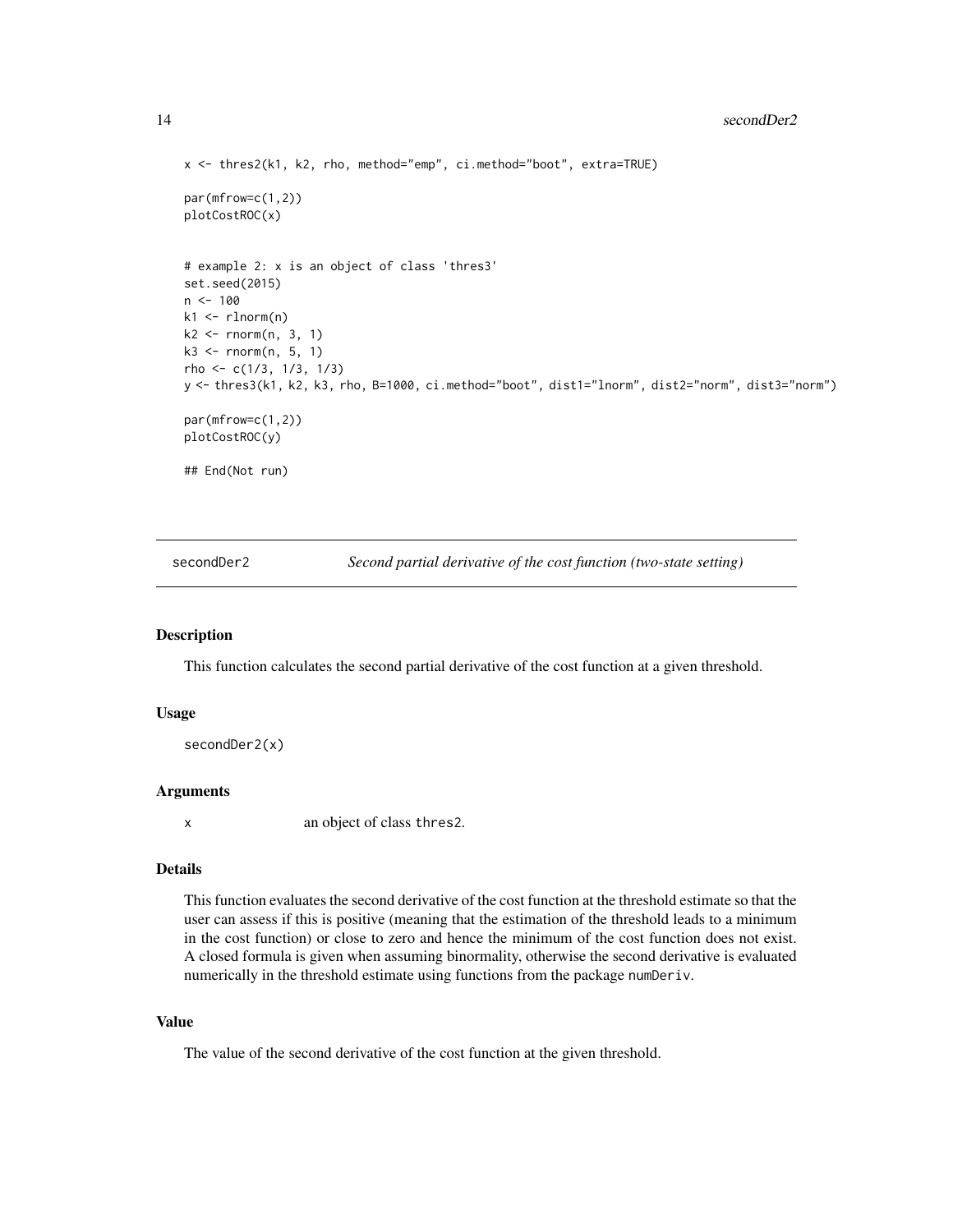#### <span id="page-14-0"></span>secondDer3 15

#### References

Skaltsa K, Jover L, Carrasco JL. (2010). Estimation of the diagnostic threshold accounting for decision costs and sampling uncertainty. Biometrical Journal 52(5):676-697.

#### See Also

[thres2](#page-17-1)

#### Examples

```
n1 < -100n2 <- 100
set.seed(1234)
par1.1 < -0par1.2 < -1par2.1 < -2par2.2 < -1rho <-0.2k1 <- rnorm(n1, par1.1, par1.2) # non-diseased
k2 <- rnorm(n2, par2.1, par2.2) # diseased
x <- thres2(k1, k2, rho, method="equal", ci.method="delta")
secondDer2(x)
```

| secondDer3 |  |  |  | Second partial derivative of the cost function (three-state setting) |  |
|------------|--|--|--|----------------------------------------------------------------------|--|
|            |  |  |  |                                                                      |  |

#### Description

This function calculates the second partial derivatives of the cost function at a given pair of thresholds.

#### Usage

secondDer3(x)

#### Arguments

x an object of class thres3.

#### Details

This function evaluates the second partial derivatives of the cost function at the threshold estimates so that the user can assess if these are positive (meaning that the estimation of the thresholds leads to a minimum in the cost function) or close to zero and hence the minimum of the cost function does not exist. A closed formula is given when assuming trinormality, otherwise the second derivatives are evaluated numerically in the threshold estimates using functions from the package numDeriv.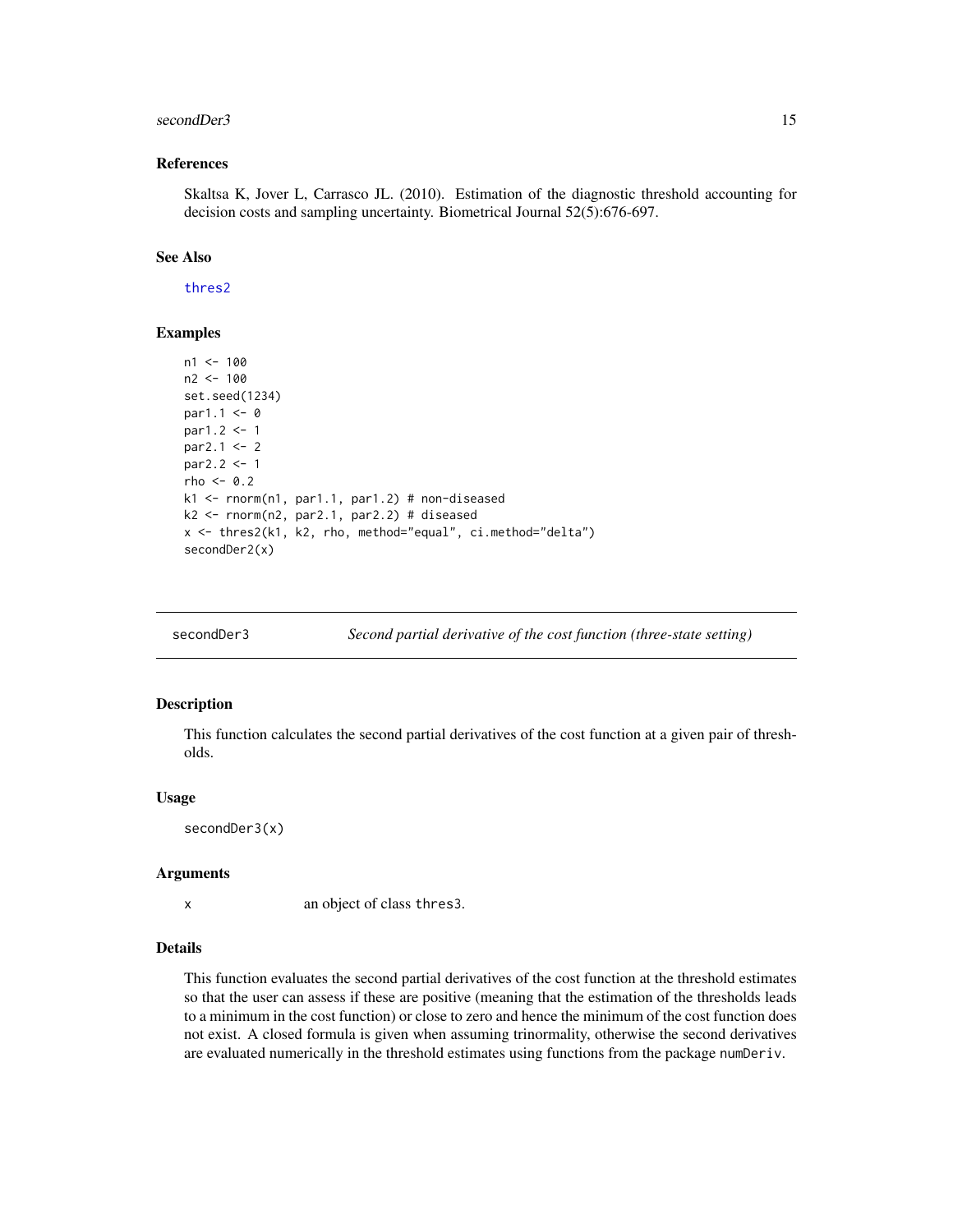# <span id="page-15-0"></span>Value

The value of the second derivative of the cost function at the given thresholds.

# References

Skaltsa K, Jover L, Fuster D, Carrasco JL. (2012). Optimum threshold estimation based on cost function in a multistate diagnostic setting. Statistics in Medicine, 31:1098-1109.

# See Also

[thres3](#page-21-1)

# Examples

```
## Not run:
set.seed(1234)
n < - 100k1 \leq rlnorm(n)k2 \leq -rnorm(n, 3, 1)k3 \leq -rnorm(n, 5, 1)rho <- c(1/3, 1/3, 1/3)
start \leq c(mean(k1), mean(k3))
x <- thres3(k1, k2, k3, rho, dist1="norm", dist2="norm",
            dist3="norm", start=start, ci.method="param")
secondDer3(x)
## End(Not run)
```
SS *Sample size estimation (two-state setting)*

#### Description

Estimates the sample size and the optimum sample size ratio needed for a given width, costs, disease prevalence and significance level under the assumption of binormality.

# Usage

```
SS(par1.1, par1.2, par2.1, par2.2=NULL, rho, width,
   costs=matrix(c(0, 0, 1, (1-rho)/rho), 2, 2, byrow=TRUE),
  R=NULL, var.equal=FALSE, alpha=0.05)
```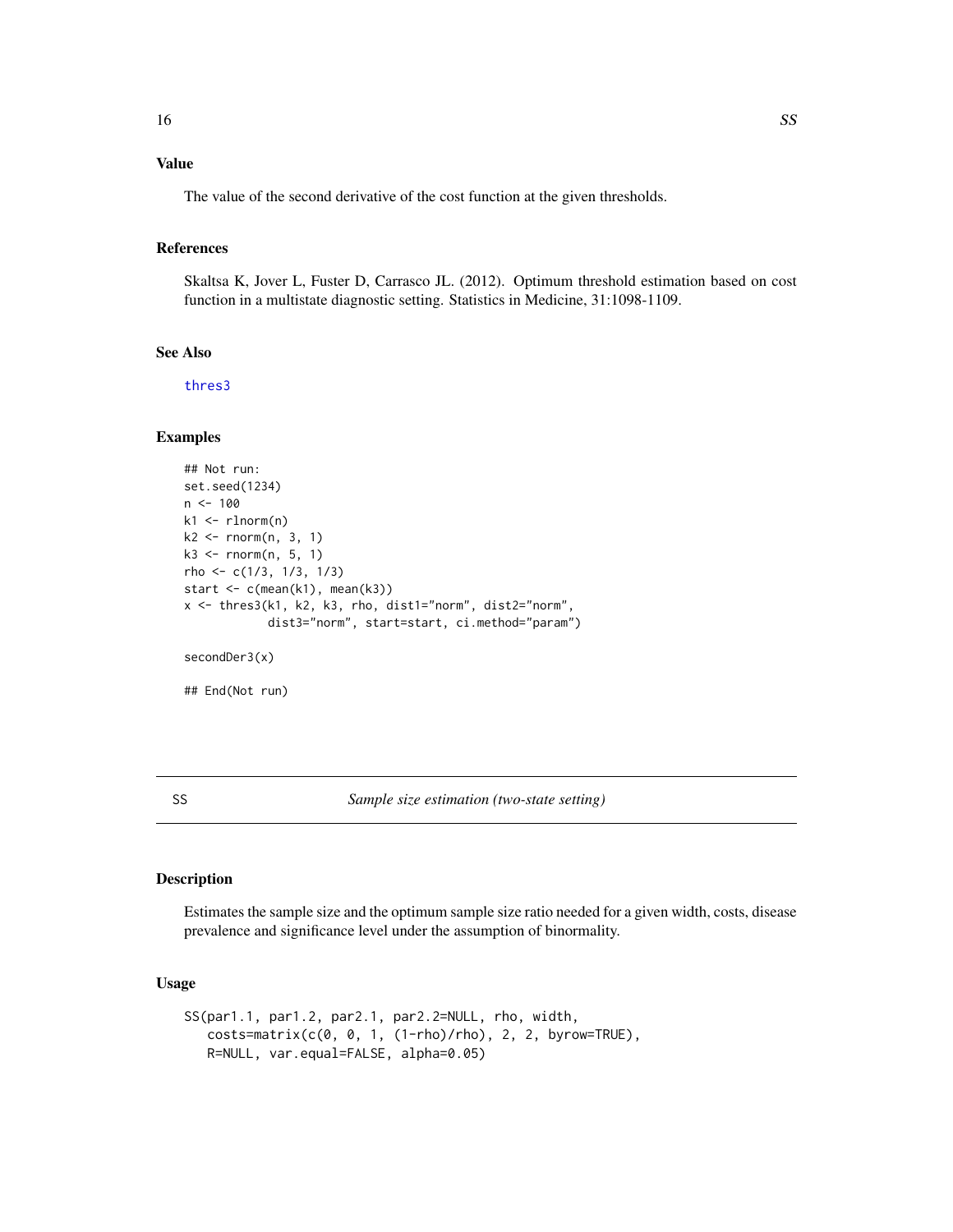# Arguments

| par1.1       | healthy population mean.                                                                                                                                                                                                                                                                                                                                                                                                                                              |
|--------------|-----------------------------------------------------------------------------------------------------------------------------------------------------------------------------------------------------------------------------------------------------------------------------------------------------------------------------------------------------------------------------------------------------------------------------------------------------------------------|
| par1.2       | healthy population standard deviation.                                                                                                                                                                                                                                                                                                                                                                                                                                |
| par2.1       | diseased population mean.                                                                                                                                                                                                                                                                                                                                                                                                                                             |
| par2.2       | diseased population standard deviation. It can be omitted when assuming equal<br>variances (that is, when var.equal=TRUE) and in this situation the common<br>variance is assumed to be equal to par1.2.                                                                                                                                                                                                                                                              |
| rho          | disease prevalence.                                                                                                                                                                                                                                                                                                                                                                                                                                                   |
| width        | desired interval width.                                                                                                                                                                                                                                                                                                                                                                                                                                               |
| costs        | cost matrix. Costs should be entered as a $2x2$ matrix, where the first row cor-<br>responds to the true positive and true negative costs and the second row to the<br>false positive and false negative costs. Default cost values are a combination<br>of costs that yields $R=1$ , which is equivalent to the Youden index method (for<br>details about this concept, see References). It must be set to NULL if the user<br>prefers to set R (see next argument). |
| $\mathsf{R}$ | if the cost matrix costs is not set, R desired (the algorithm will choose a suitable<br>combination of costs that leads to R). Default, NULL (which leads to $R=1$ using<br>the default costs).                                                                                                                                                                                                                                                                       |
| var.equal    | a logical variable indicating whether to use equal variances. Default, FALSE.                                                                                                                                                                                                                                                                                                                                                                                         |
| alpha        | significance level for the confidence interval. Default, 0.05.                                                                                                                                                                                                                                                                                                                                                                                                        |

# Value

an object of class SS which is a list with eight components:

| ss2     | sample size for the diseased group                                                                                                 |
|---------|------------------------------------------------------------------------------------------------------------------------------------|
| ss1     | sample size for the healthy group                                                                                                  |
| epsilon | sample size ratio between non-diseased and diseased subjects                                                                       |
| width   | width of the confidence interval provided by the user                                                                              |
| alpha   | significance level provided by the user                                                                                            |
| costs   | cost matrix provided by the user                                                                                                   |
| R       | R term, the product of the non-disease odds and the cost ratio (for further details<br>about this concept, see <b>References</b> ) |
| prev    | disease prevalence provided by the user                                                                                            |

# References

Skaltsa K, Jover L, Carrasco JL. (2010). Estimation of the diagnostic threshold accounting for decision costs and sampling uncertainty. Biometrical Journal 52(5):676-697.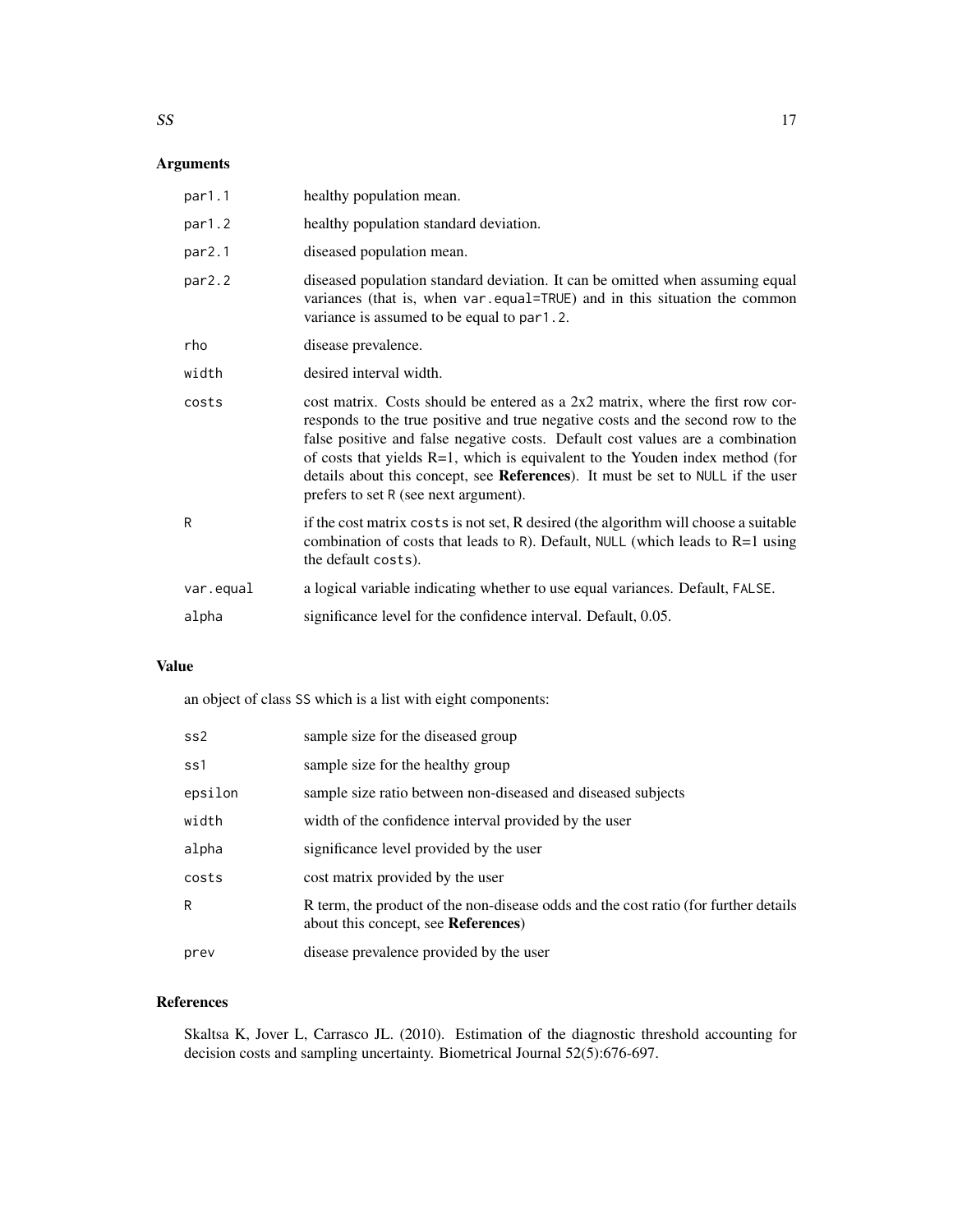18 thres2

#### Examples

```
par1.1 < -0par1.2 < -1par2.1 < -2par2.2 < -1rho <-0.3width <-0.5SS(par1.1, par1.2, par2.1, par2.2, rho, width, var.equal=TRUE)
```
thres2 *Threshold point estimation and confidence intervals (two-state setting)*

# Description

This function calculates the threshold estimate and its corresponding confidence interval in a twostate setting.

# Usage

```
thres2(k1, k2, rho,
 costs = matrix(c(0, 0, 1, (1 - rho)/rho), 2, 2, byrow = TRUE),R=NULL,
 method = c("equal", "unequal", "empirical", "smooth", "parametric"),
 dist1 = NULL, dist2 = NULL, ci = TRUE, ci.method = c("delta", "boot"),B = 1000, alpha = 0.05, extra.info = FALSE, na.rm = FALSE, q1=0.05, q2=0.95)
```
#### Arguments

| k1     | vector containing the healthy sample values.                                                                                                                                                                                                                                                                                                                                                                                                                          |
|--------|-----------------------------------------------------------------------------------------------------------------------------------------------------------------------------------------------------------------------------------------------------------------------------------------------------------------------------------------------------------------------------------------------------------------------------------------------------------------------|
| k2     | vector containing the diseased sample values.                                                                                                                                                                                                                                                                                                                                                                                                                         |
| rho    | disease prevalence.                                                                                                                                                                                                                                                                                                                                                                                                                                                   |
| costs  | cost matrix. Costs should be entered as a $2x2$ matrix, where the first row cor-<br>responds to the true positive and true negative costs and the second row to the<br>false positive and false negative costs. Default cost values are a combination<br>of costs that yields $R=1$ , which is equivalent to the Youden index method (for<br>details about this concept, see References). It must be set to NULL if the user<br>prefers to set R (see next argument). |
| R      | if the cost matrix costs is not set, R desired (the algorithm will choose a suitable<br>combination of costs that leads to R). Default, NULL (which leads to $R=1$ using<br>the default costs).                                                                                                                                                                                                                                                                       |
| method | method used in the estimation. The user can specify just the initial letters. De-<br>fault, "equal". See <b>Details</b> for more information about the methods available.                                                                                                                                                                                                                                                                                             |
| dist1  | distribution to be assumed for the healthy population. See <b>Details</b> .                                                                                                                                                                                                                                                                                                                                                                                           |
| dist2  | distribution to be assumed for the diseased population. See <b>Details</b> .                                                                                                                                                                                                                                                                                                                                                                                          |
|        |                                                                                                                                                                                                                                                                                                                                                                                                                                                                       |

<span id="page-17-0"></span>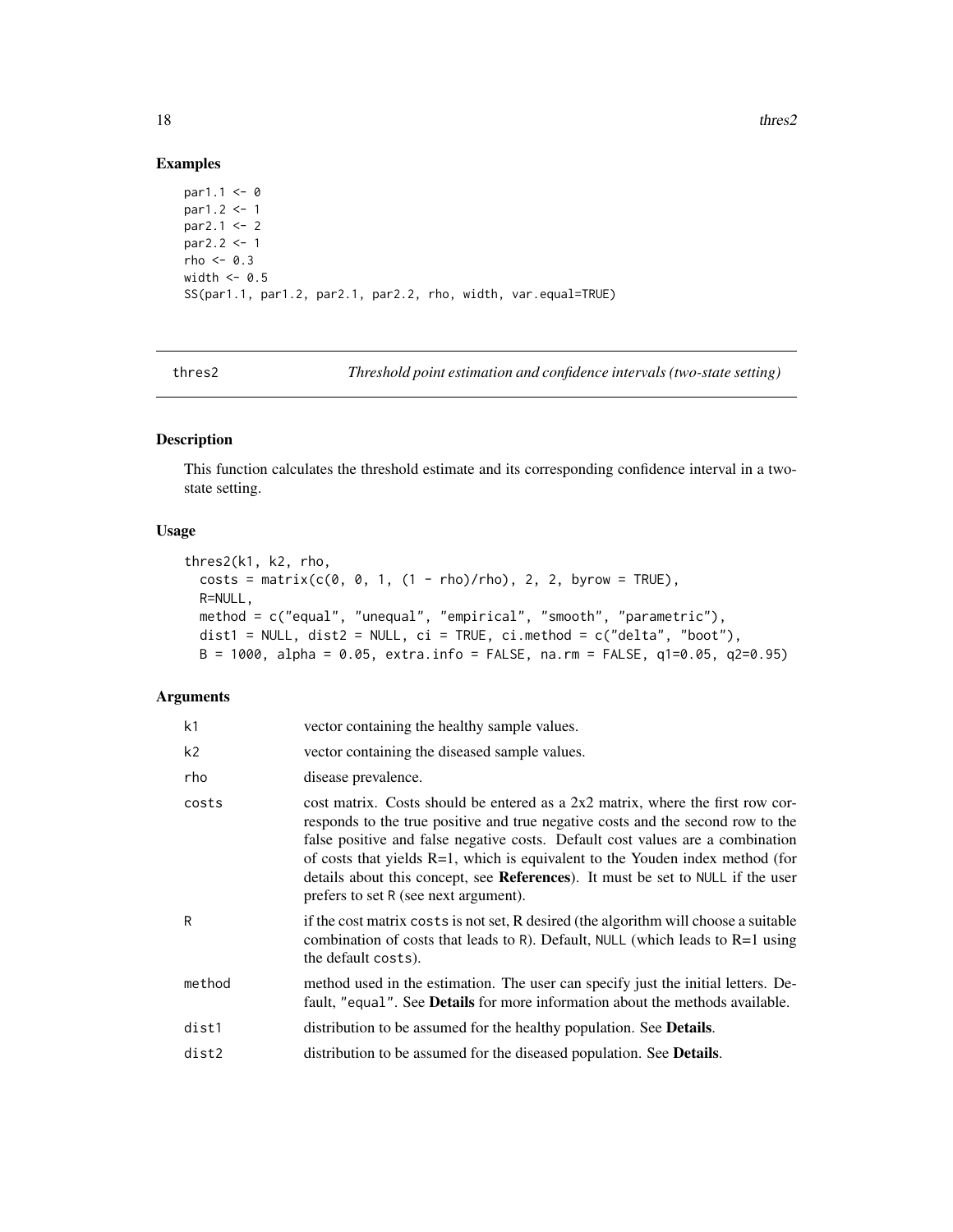thres 2 and 2 and 2 and 2 and 2 and 2 and 2 and 2 and 2 and 2 and 2 and 2 and 2 and 2 and 2 and 2 and 2 and 2 and 2 and 2 and 2 and 2 and 2 and 2 and 2 and 2 and 2 and 2 and 2 and 2 and 2 and 2 and 2 and 2 and 2 and 2 and

| сi         | should a confidence interval be calculated? Default, TRUE. The user can set<br>it to FALSE to supress the calculation of any confidence interval (in that case,<br>arguments ci. method, B and alpha are ignored). |
|------------|--------------------------------------------------------------------------------------------------------------------------------------------------------------------------------------------------------------------|
| ci.method  | method to be used for the confidence intervals calculation. The user can specify<br>just the initial letters. Default, "delta". See Details for more information about<br>the methods available.                   |
| B          | number of bootstrap resamples when ci.method = "boot". Otherwise, ignored.<br>Default, 1000.                                                                                                                       |
| alpha      | significance level for the confidence interval. Default, 0.05.                                                                                                                                                     |
| extra.info | when using method="empirical", if set to TRUE the function returns extra in-<br>formation about the calculation of the threshold. Ignored when method is not<br>"empirical". Default, FALSE.                       |
| na.rm      | a logical value indicating whether NA values in k1 and k2 should be stripped<br>before the computation proceeds. Default, FALSE.                                                                                   |
| q1         | probability of the left distribution in order to determine a low quantile when<br>method="parametric" (ignored otherwise). Default, 0.05.                                                                          |
| q2         | probability of the right distribution in order to determine a high quantile when<br>method="parametric" (ignored otherwise). Default, 0.95.                                                                        |

# Details

For parameter method the user can choose between "equal" (assumes binormality and equal variances), "unequal" (assumes binormality and unequal variances), "empirical" (leaves out any distributional assumption), "smooth" (leaves out any distributional assumption, but uses a kernel to estimate the densities) or "parametric" (based on the distribution assumed for the two populations).

Parameters dist1 and dist2 can be chosen between the following 2-parameter distributions: "beta", "cauchy", "chisq" (chi-squared), "gamma", "lnorm" (lognormal), "logis" (logistic), "norm" (normal) and "weibull". Notice that dist1 and dist2 are only needed when method = "parametric". For parameter ci.method the user can choose between "delta" (delta method is used to estimate the threshold standard error assuming a binormal underlying model) or "boot" (the confidence interval is calculated by bootstrap).

#### Value

An object of class thres2, which is a list with two components:

|  | a list of at least seven components:                                          |
|--|-------------------------------------------------------------------------------|
|  | thres threshold estimate.                                                     |
|  | prev disease prevalence provided by the user.                                 |
|  | costs cost matrix provided by the user.                                       |
|  | R R term, the product of the non-disease odds and the cost ratio (for further |
|  | details about this concept, see <b>References</b> ).                          |
|  | method method used in the estimation.                                         |
|  | k1 vector containing the healthy sample values provided by the user.          |
|  | k2 vector containing the diseased sample values provided by the user.         |
|  |                                                                               |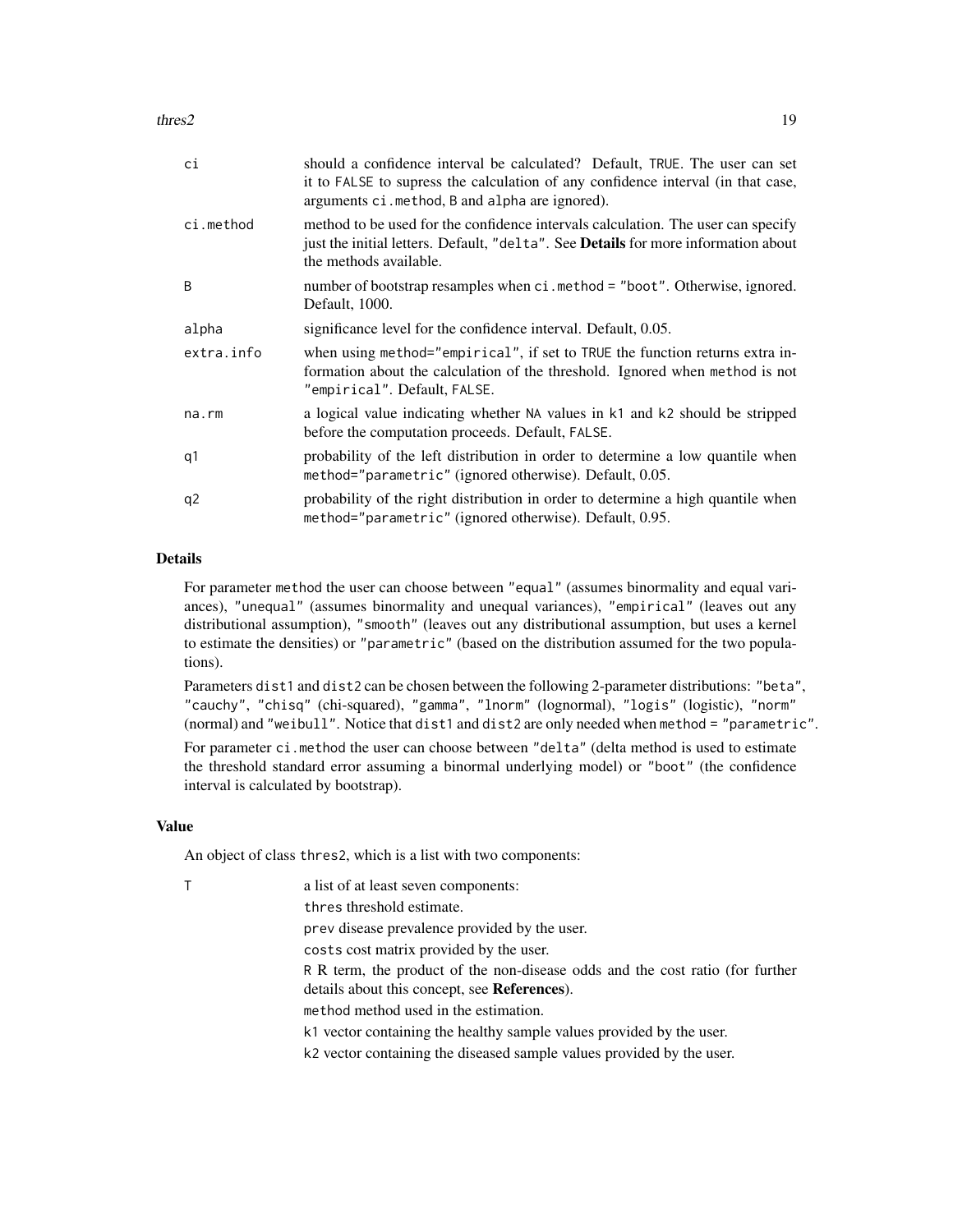|    | When $method = "empirical", T also contains:$<br>sens sensitivity obtained.                                                           |
|----|---------------------------------------------------------------------------------------------------------------------------------------|
|    | spec specificity obtained.                                                                                                            |
|    | cost the minimum cost associated with T\$thres.                                                                                       |
|    | tot. thres vector of possible thresholds. Only if extra. info = TRUE.                                                                 |
|    | tot.cost vector of empirical costs. Only if extra.info = TRUE.                                                                        |
|    | tot.spec.c complementary of the vector of empirical specificities (1-spec).<br>Only if extra. $info = T$ .                            |
|    | tot.sens vector of empirical sensitivities. Only if extra.info = TRUE.                                                                |
|    | When method = $"parameteric",$ T also contains:                                                                                       |
|    | dist1 distribution assumed for the healthy population.                                                                                |
|    | dist2 distribution assumed for the diseased population.                                                                               |
|    | pars1 a numeric vector containing the estimation of the parameters of dist1.                                                          |
|    | pars2 a numeric vector containing the estimation of the parameters of dist2.                                                          |
| СI | When $ci$ . method = "delta", a list of five components:                                                                              |
|    | lower the lower limit of the confidence interval.                                                                                     |
|    | upper the upper limit of the confidence interval.                                                                                     |
|    | se the standard error used in the calculation of the confidence interval.                                                             |
|    | alpha significance level provided by the user.                                                                                        |
|    | ci.method method used for the confidence intervals calculation.                                                                       |
|    | When $ci$ . method = "boot", a list of eight components:                                                                              |
|    | low.norm the lower limit of the bootstrap confidence interval based on the nor-<br>mal distribution.                                  |
|    | up. norm the upper limit of the bootstrap confidence interval based on the normal<br>distribution.                                    |
|    | se the bootstrap standard error used in the calculation of the confidence interval<br>based on the normal distribution.               |
|    | low perc the lower limit of the bootstrap confidence interval based on per-<br>centiles.                                              |
|    | up. perc the upper limit of the bootstrap confidence interval based on percentiles.<br>alpha significance level provided by the user. |
|    | B number of bootstrap resamples used.                                                                                                 |
|    | ci.method method used for the confidence intervals calculation.                                                                       |
|    | When ci = FALSE, NULL.                                                                                                                |
|    |                                                                                                                                       |

# Note

It is assumed that k1 is the sample with lower values. If that is not the case, k1 and k2 (and the corresponding parameters) are exchanged.

#### References

Efron B, Tibshirani RJ. (1993). An introduction to the bootstrap, Chapman & Hall.

Skaltsa K, Jover L, Carrasco JL. (2010). Estimation of the diagnostic threshold accounting for decision costs and sampling uncertainty. Biometrical Journal 52(5):676-697.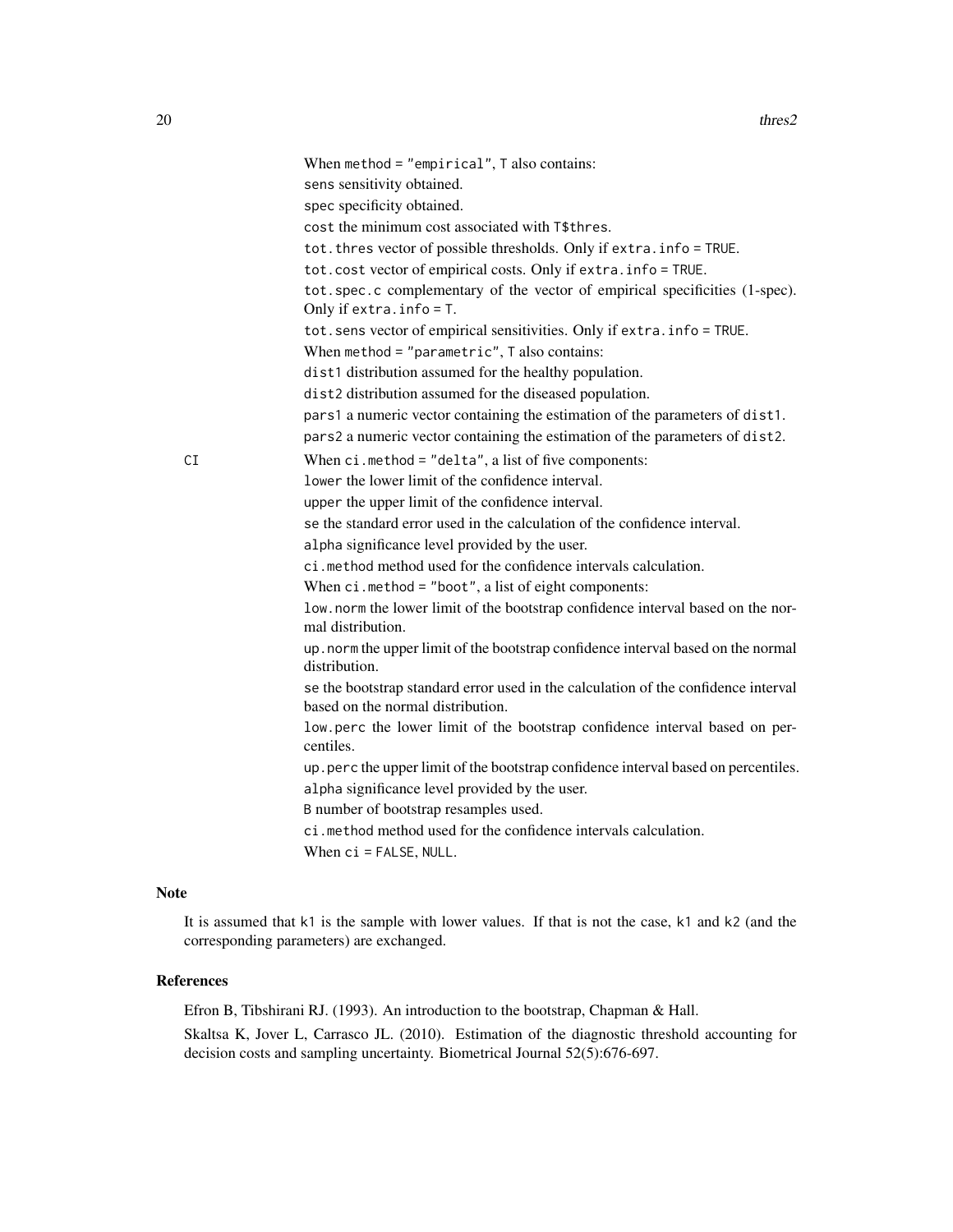<span id="page-20-0"></span> $\text{thres2}$  21

# See Also

[thresTH2](#page-25-1), [plot.thres2](#page-7-1), [lines.thres2](#page-4-1)

# Examples

```
# example 1
n1 < -100n2 <- 100
set.seed(1234)
par1.1 < -0par1.2 < -1par2.1 < -2par2.2 < -1rho <-0.2k1 \leq -\text{norm}(n1, \text{par1.1}, \text{par1.2}) # non-diseased
k2 \leq -rnorm(n2, par2.1, par2.2) # diseased
thres2(k1, k2, rho, method="eq", ci.method="d")
thres2(k1, k2, rho, method="uneq", ci.method="d")
# specify R instead of (default) costs
thres2(k1, k2, rho, costs=NULL, R=2, method="uneq", ci.method="d")
## Not run:
thres2(k1, k2, rho, method="empirical", ci.method="b")
# example 2
set.seed(1234)
k1 <- rnorm(50, 10, 3)
k2 \leq -\text{rlnorm}(55)rho <-0.3thres2(k1, k2, rho, method="param", ci.method="boot", dist1="norm", dist2="lnorm")
## End(Not run)
# supress confidence intervals calculation
thres2(k1, k2, rho, method="equal", ci=FALSE)
thres2(k1, k2, rho, method="empirical", ci=FALSE)
# example 3
n1 < -100n2 <- 100
set.seed(1234)
par1.1 < -0par1.2 < -1par2.1 <- 2
par2.2 < -1rho <-0.2k1 <- rnorm(n1, par1.1, par1.2) # non-diseased
k2 \leq -rnorm(n2, par2.1, par2.2) # diseased
## Not run:
thres2(k1, k2, rho, method="smooth", ci.method="b")
## End(Not run)
```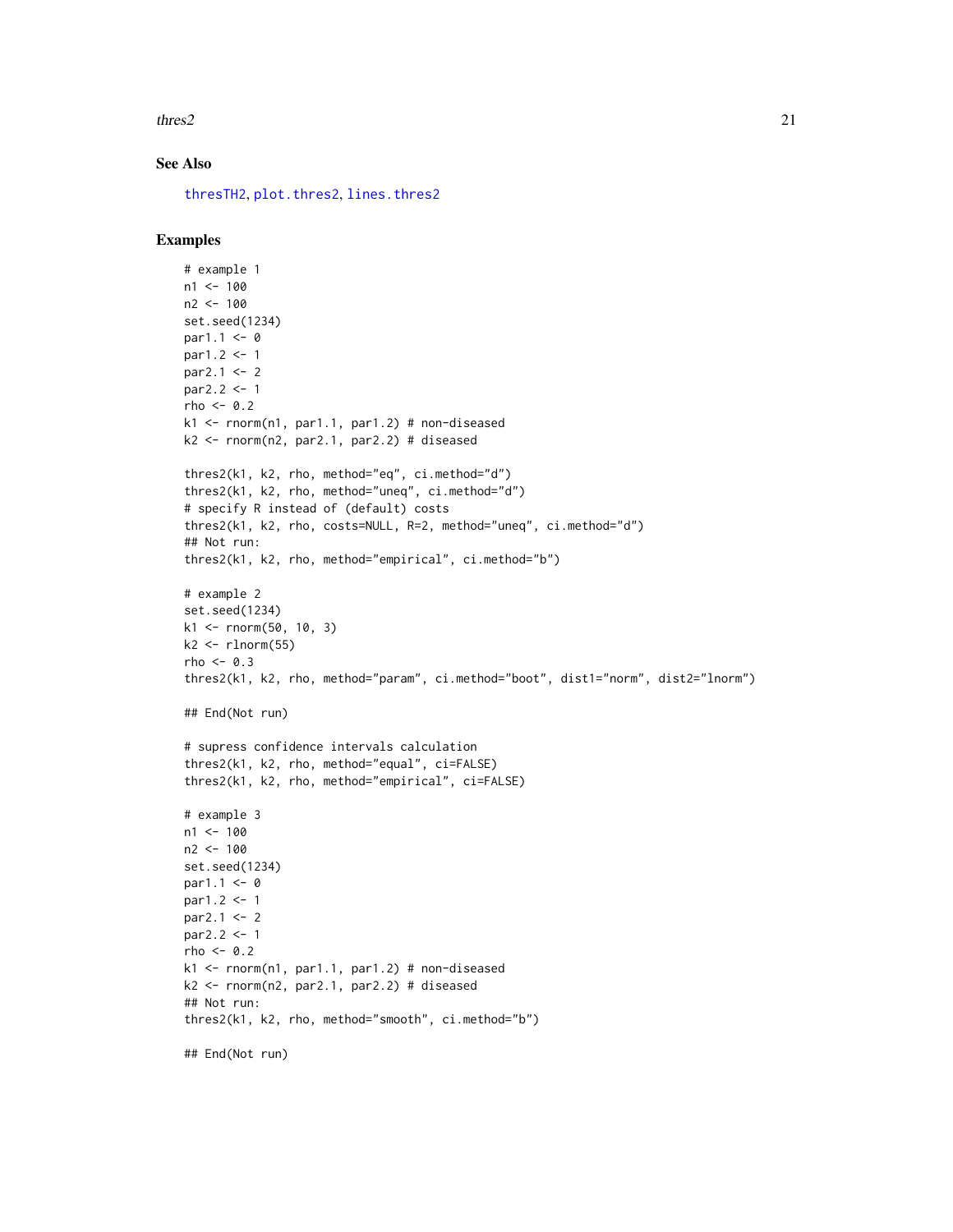<span id="page-21-1"></span><span id="page-21-0"></span>thres3 *Threshold point estimation and confidence intervals (three-state setting)*

# Description

This function calculates the threshold estimates and their corresponding confidence intervals in a three-state setting.

# Usage

```
thres3(k1, k2, k3, rho,
 costs = matrix(c(0, 1, 1, rho[1]/rho[2], 0, rho[3]/rho[2], 1, 1, 0),3, 3, byrow = TRUE, dist1 = "norm", dist2 = "norm",dist3 = "norm", start = NULL, ci = TRUE, ci.method = c("param", "boot"),
 B = 1000, alpha = 0.05, na.rm = FALSE)
```
# Arguments

| k1    | vector containing the first sample values.                                                                                                                                                                                                                                                                                                                                                                                                                                                                                                                                                                                                                         |
|-------|--------------------------------------------------------------------------------------------------------------------------------------------------------------------------------------------------------------------------------------------------------------------------------------------------------------------------------------------------------------------------------------------------------------------------------------------------------------------------------------------------------------------------------------------------------------------------------------------------------------------------------------------------------------------|
| k2    | vector containing the second sample values.                                                                                                                                                                                                                                                                                                                                                                                                                                                                                                                                                                                                                        |
| k3    | vector containing the third sample values.                                                                                                                                                                                                                                                                                                                                                                                                                                                                                                                                                                                                                         |
| rho   | 3-dimensional vector of prevalences.                                                                                                                                                                                                                                                                                                                                                                                                                                                                                                                                                                                                                               |
| costs | cost matrix. Costs should be entered as a 3x3 matrix, where the first row corre-<br>sponds to the costs associated with the classification of subjects in state 1 (C11,<br>C12 and C13), second row corresponds to the costs associated with the classifi-<br>cation of subjects in state $2$ (C21, C22 and C23) and the third row corresponds<br>to the costs associated with classification of subjects in state 3 (C31, C32, C33),<br>where Cij is the cost of classifying an individual of class i as class j. Default<br>cost values are a combination of costs that leads to the same thresholds as the<br>Youden index method (see References for details). |
| dist1 | distribution to be assumed for the first population. Default, "norm". See Details.                                                                                                                                                                                                                                                                                                                                                                                                                                                                                                                                                                                 |
| dist2 | distribution to be assumed for the second population. Default, "norm". See<br>Details.                                                                                                                                                                                                                                                                                                                                                                                                                                                                                                                                                                             |
| dist3 | distribution to be assumed for the third population. Default, "norm". See De-<br>tails.                                                                                                                                                                                                                                                                                                                                                                                                                                                                                                                                                                            |
| start | when the three distributions dist1, dist2 and dist3 are "norm", a 2-dimensional<br>vector containing starting values for the thresholds. The authors recommend to<br>use the mean of the distribution with lower values and the mean of the distri-<br>bution with higher values. If any distribution is not "norm", this parameter is<br>ignored. See <b>Details</b> .                                                                                                                                                                                                                                                                                            |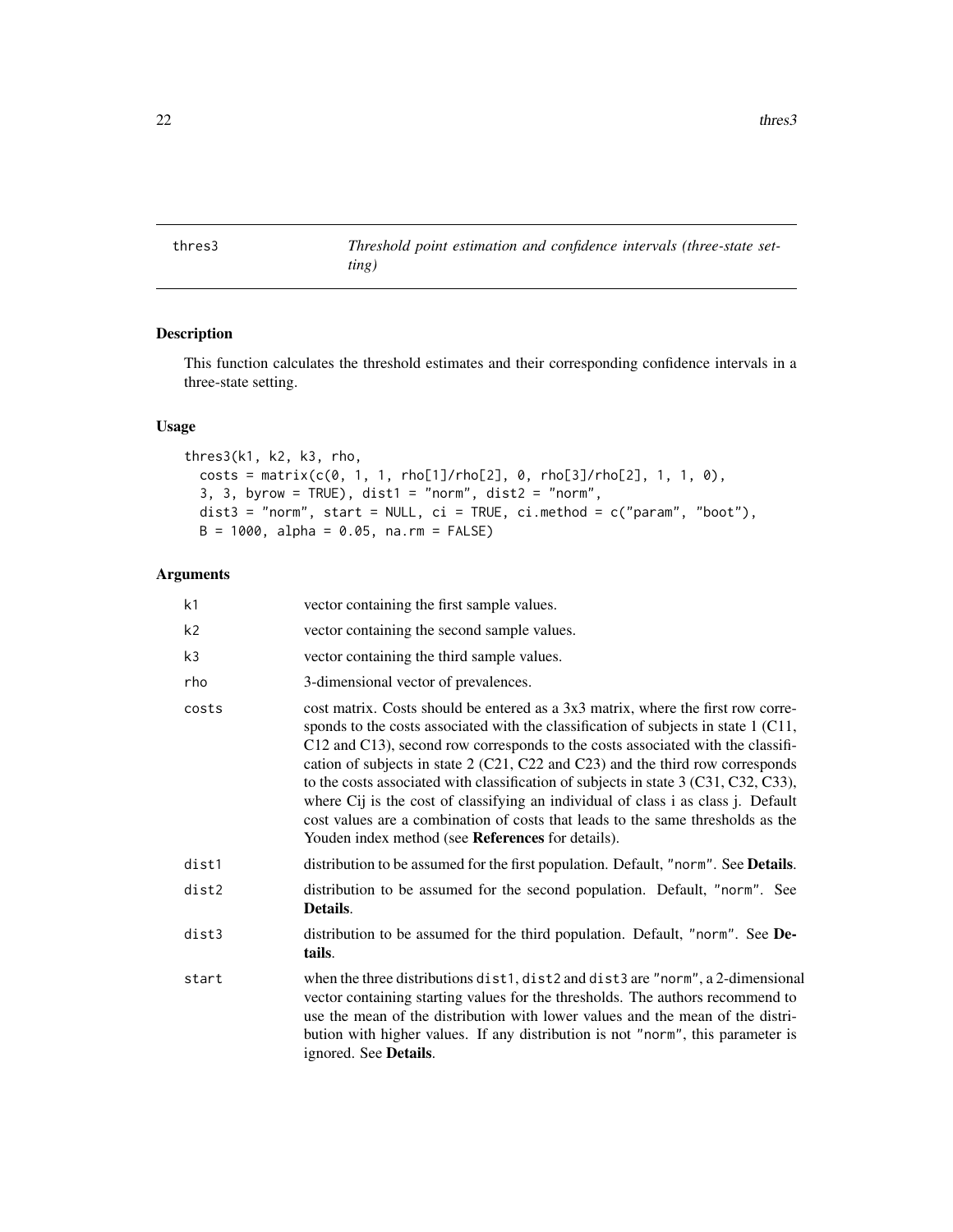#### thres3 23

| сi        | should a confidence interval be calculated? Default, TRUE. The user can set<br>it to FALSE to supress the calculation of any confidence interval (in that case,<br>arguments ci. method, B and alpha are ignored). |
|-----------|--------------------------------------------------------------------------------------------------------------------------------------------------------------------------------------------------------------------|
| ci.method | method to be used for the confidence intervals calculation. The user can specify<br>just the initial letters. Default, "param". See Details.                                                                       |
| B         | number of bootstrap resamples when ci.method = "boot". Otherwise, ignored.<br>Default, 1000.                                                                                                                       |
| alpha     | significance level for the confidence interval. Default, 0.05.                                                                                                                                                     |
| na.rm     | a logical value indicating whether NA values in k1, k2 and k3 should be stripped<br>before the computation proceeds. Default, FALSE.                                                                               |

# Details

Parameters dist1, dist2 and dist3 can be chosen between the following 2-parameter distributions: "beta", "cauchy", "chisq" (chi-squared), "gamma", "lnorm" (lognormal), "logis" (logistic), "norm" (normal) and "weibull".

For parameter ci.method the user can choose between "param" (parametric confidence intervals are calculated when assuming a trinormal underlying model) and "boot" (the confidence intervals are calculated by bootstrap).

When at least one of the distributions is not "norm", the function internally uses the thresTH3() function, which requires two intervals in which the two thresholds are expected to be found. These intervals are determined by the default values of thresTH3(). When all the distributions are "norm", the function uses the nlm() function, which requires two starting values (passed through the argument start).

#### Value

An object of class thres3, which is a list with two components:

| T | a list of at least ten components:                                            |
|---|-------------------------------------------------------------------------------|
|   | thres1 first threshold estimate.                                              |
|   | thres2 second threshold estimate.                                             |
|   | prev prevalences provided by the user.                                        |
|   | costs cost matrix provided by the user.                                       |
|   | k1 vector containing the first sample values provided by the user.            |
|   | k2 vector containing the second sample values provided by the user.           |
|   | k3 vector containing the third sample values provided by the user.            |
|   | dist1 distribution assumed for the first population.                          |
|   | dist2 distribution assumed for the second population.                         |
|   | dist3 distribution assumed for the third population.                          |
|   | When not all distributions are normal, T also contains:                       |
|   | pars1 a numeric vector containing the estimation of the parameters of dist1.  |
|   | pars 2 a numeric vector containing the estimation of the parameters of dist2. |
|   | pars 3 a numeric vector containing the estimation of the parameters of dist3. |
|   |                                                                               |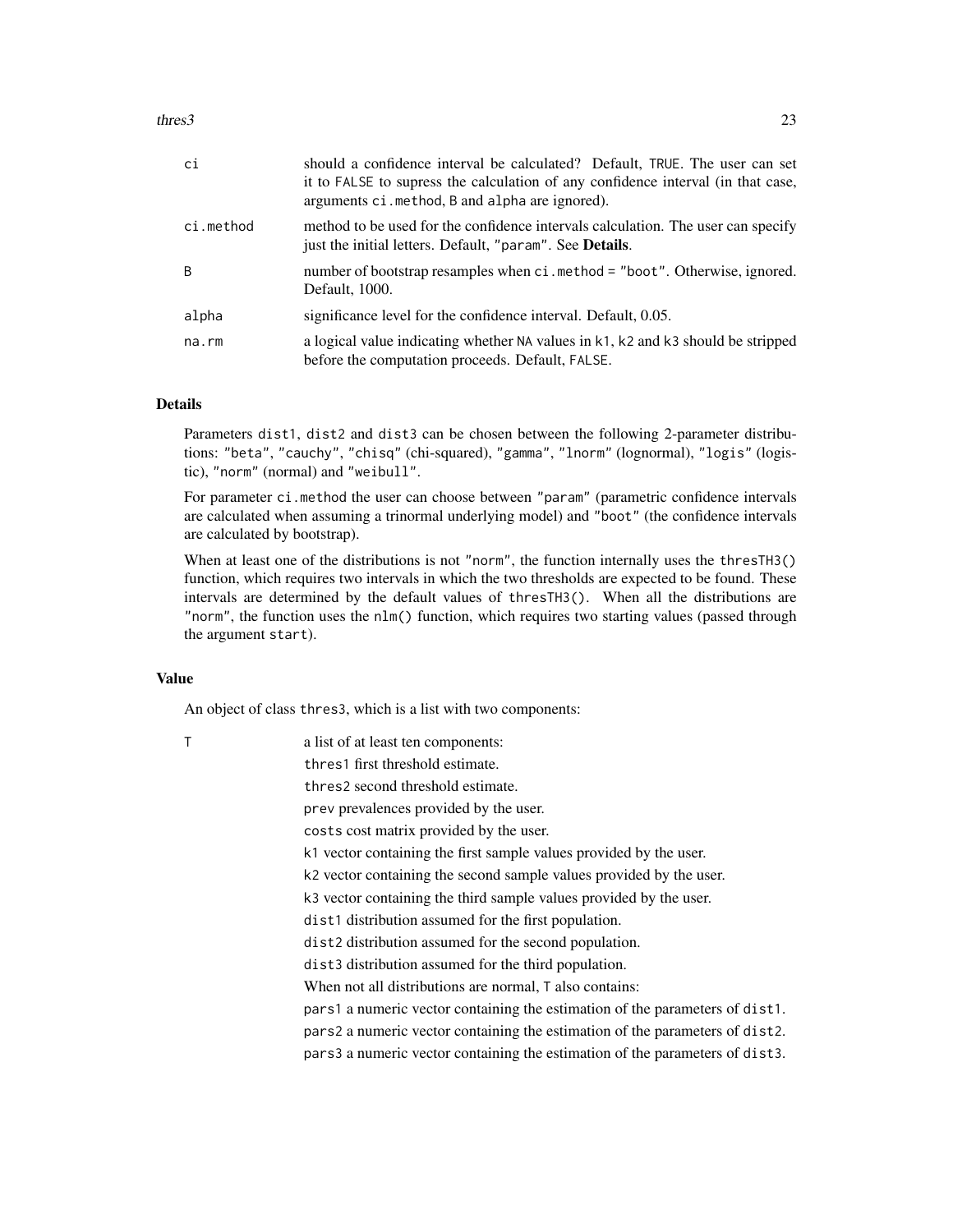| ۰,<br>۰. | t |
|----------|---|
| I        |   |

<span id="page-23-0"></span>CI When ci.method = "param", a list of six components:

lower1 the lower limit of the confidence interval for the first threshold.

upper1 the upper limit of the confidence interval for the first threshold.

lower2 the lower limit of the confidence interval for the second threshold.

upper2 the upper limit of the confidence interval for the second threshold.

alpha significance level provided by the user.

ci.method method used for the confidence intervals calculation.

When ci.method = "boot", a list of eleven components:

low.norm1 the lower limit of the bootstrap confidence interval for the first threshold based on the normal distribution.

up.norm1 the upper limit of the bootstrap confidence interval for the first threshold based on the normal distribution.

low.norm2 the lower limit of the bootstrap confidence interval for the second threshold based on the normal distribution.

up.norm2 the upper limit of the bootstrap confidence interval for the second threshold based on the normal distribution.

low.perc1 the lower limit of the bootstrap confidence interval for the first threshold based on percentiles.

up.perc1 the upper limit of the bootstrap confidence interval for the first threshold based on percentiles.

low.perc2 the lower limit of the bootstrap confidence interval for the second threshold based on percentiles.

up.perc2 the upper limit of the bootstrap confidence interval for the second threshold based on percentiles.

alpha significance level.

B number of bootstrap resamples.

ci.method method used for the confidence intervals calculation.

When ci = FALSE, NULL.

# Note

It is assumed that k1 is the sample with lower values and k3 is the one taking higher values. If that is not the case, k1, k2 and k3 (and the corresponding parameters) are re-ordered as needed.

#### References

Efron B, Tibshirani RJ. (1993). An introduction to the bootstrap, Chapman & Hall.

Skaltsa K, Jover L, Fuster D, Carrasco JL. (2012). Optimum threshold estimation based on cost function in a multistate diagnostic setting. Statistics in Medicine, 31:1098-1109.

# See Also

[thresTH3](#page-27-1), [plot.thres3](#page-9-1), [lines.thres3](#page-6-1)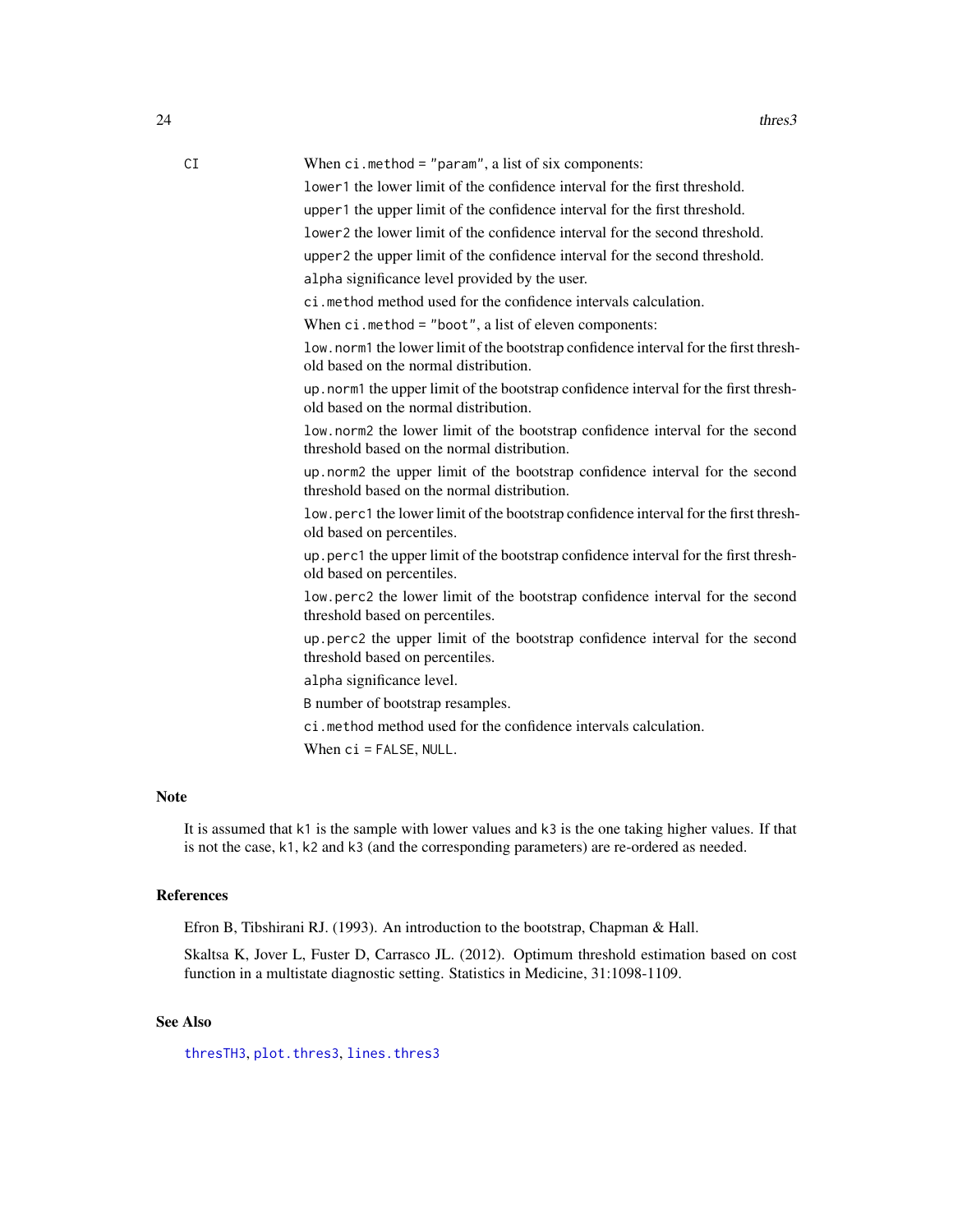# <span id="page-24-0"></span>ThresholdROC 25

#### Examples

```
set.seed(1234)
n < -100k1 \leq r \ln \text{norm}(n)k2 \leq -rnorm(n, 3, 1)k3 <- rnorm(n, 5, 1)
rho <- c(1/3, 1/3, 1/3)
# assuming trinormality
start \leq c(mean(k1), mean(k3))
thres3(k1, k2, k3, rho, dist1="norm", dist2="norm", dist3="norm", start=start, ci.method="param")
# not assuming trinormality
thres3(k1, k2, k3, rho, B=1000, ci.method="boot", dist1="lnorm", dist2="norm", dist3="norm")
# supress confidence intervals calculation
thres3(k1, k2, k3, rho, ci=FALSE, dist1="lnorm", dist2="norm", dist3="norm")
```
ThresholdROC *Optimum threshold estimation based on cost function in a two- and three- state settings*

#### Description

The ThresholdROC package provides point and interval estimations of the optimum threshold as well as graphical tools for continuous diagnostic tests (two- and three- state settings). The point estimation is based on the definition of a cost function which we opt to minimise. An analytical estimator is available for the binormal and trinormal model and the empirical one is used for all settings. The interval estimation is based on the Delta method variance estimator in a binormal parametric setting and on methods on non-linear equations for the trinormal setting. Bootstrap methods are also provided for the confidence intervals.

#### Details

| Package: | ThresholdROC |
|----------|--------------|
| Type:    | Package      |
| Version: | 2.9.0        |
| Date:    | 2021-07-30   |
| License: | $GPL (= 2)$  |
|          |              |

The most important functions are thres2 and thres3. They offer a wide range of options for threshold estimation and inference in two and three state settings. We also include the function diagnostic, which calculates common measures of the accuracy of diagnostic tests involving 2x2 contingency tables of classification results.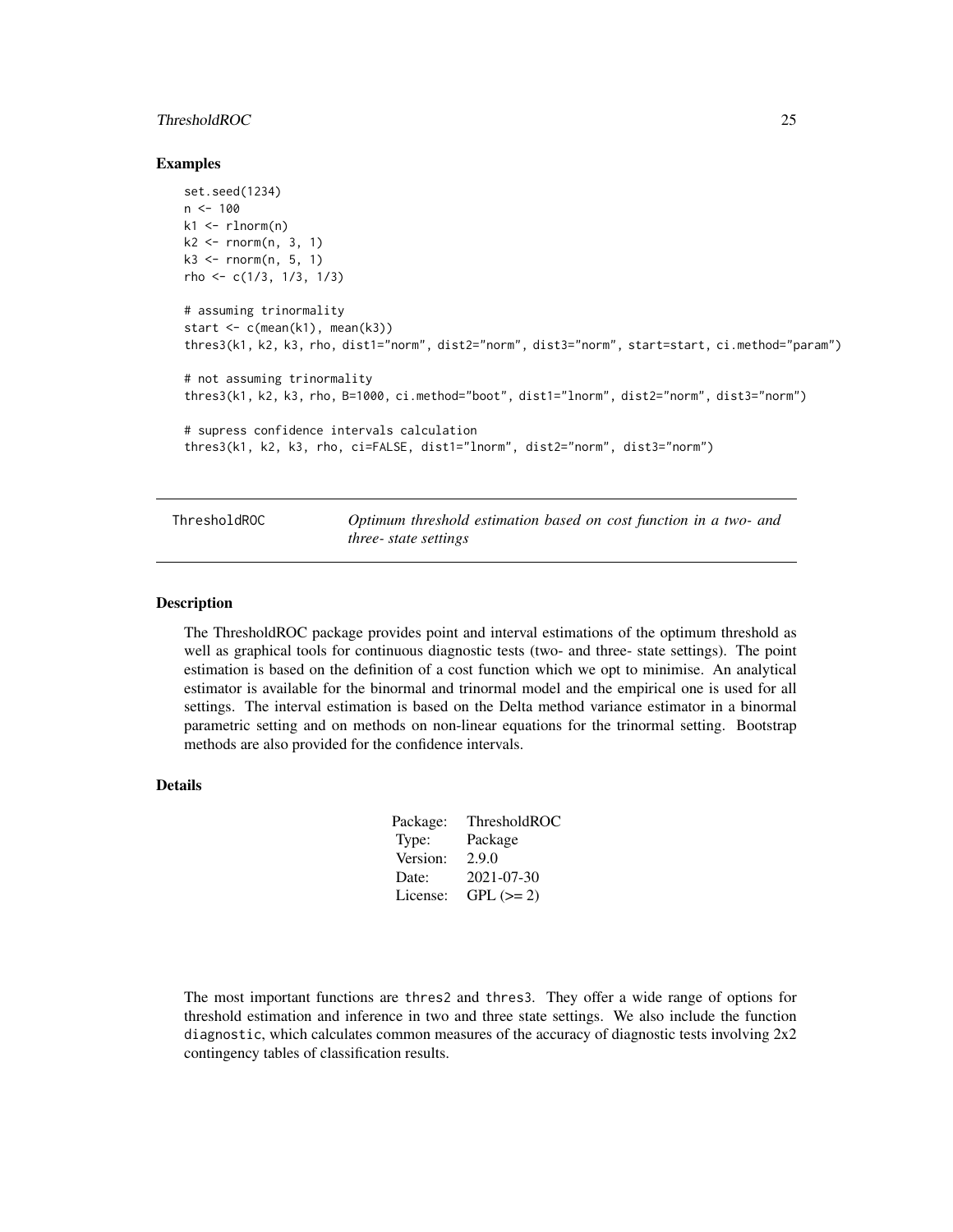#### <span id="page-25-0"></span>Author(s)

Sara Perez-Jaume, Natalia Pallares, Konstantina Skaltsa

Maintainer: Sara Perez-Jaume <spjaume@gmail.com>

#### References

Efron B, Tibshirani RJ. (1993). An introduction to the bootstrap, Chapman & Hall.

Perez-Jaume S, Skaltsa K, Pallares N, Carrasco JL. (2017). ThresholdROC: Optimum Threshold Estimation Tools for Continuous Diagnostic Tests in R. Journal of Statistical Software 82(4):1-21. doi: 10.18637/jss.v082.i04.

Skaltsa K, Jover L, Carrasco JL. (2010). Estimation of the diagnostic threshold accounting for decision costs and sampling uncertainty. Biometrical Journal 52(5):676-697.

Skaltsa K, Jover L, Fuster D, Carrasco JL. (2012). Optimum threshold estimation based on cost function in a multistate diagnostic setting. Statistics in Medicine, 31:1098-1109.

Zhou XH, Obuchowski NA and McClish DK. (2002). Statistical methods in diagnostic medicine. John Wiley and sons.

<span id="page-25-1"></span>thresTH2 *Population-based threshold calculation (two-state setting)*

#### Description

This function estimates the theoretical optimum threshold for the specific distribution parameters, decision costs and disease prevalence in a two-state setting.

#### Usage

```
thresTH2(dist1, dist2, par1.1, par1.2, par2.1, par2.2, rho,
 costs = matrix(c(0, 0, 1, (1 - rho)/rho), 2, 2, byrow = TRUE),R=NULL, q1 = 0.05, q2 = 0.95, tol = 10^(-8))
```
#### Arguments

| dist1  | distribution to be assumed for the healthy population. See Details.          |
|--------|------------------------------------------------------------------------------|
| dist2  | distribution to be assumed for the diseased population. See <b>Details</b> . |
| par1.1 | first parameter of the distribution chosen for the healthy population.       |
| par1.2 | second parameter of the distribution chosen for the healthy population.      |
| par2.1 | first parameter of the distribution chosen for the diseased population.      |
| par2.2 | second parameter of the distribution chosen for the diseased population.     |
| rho    | disease prevalence.                                                          |
|        |                                                                              |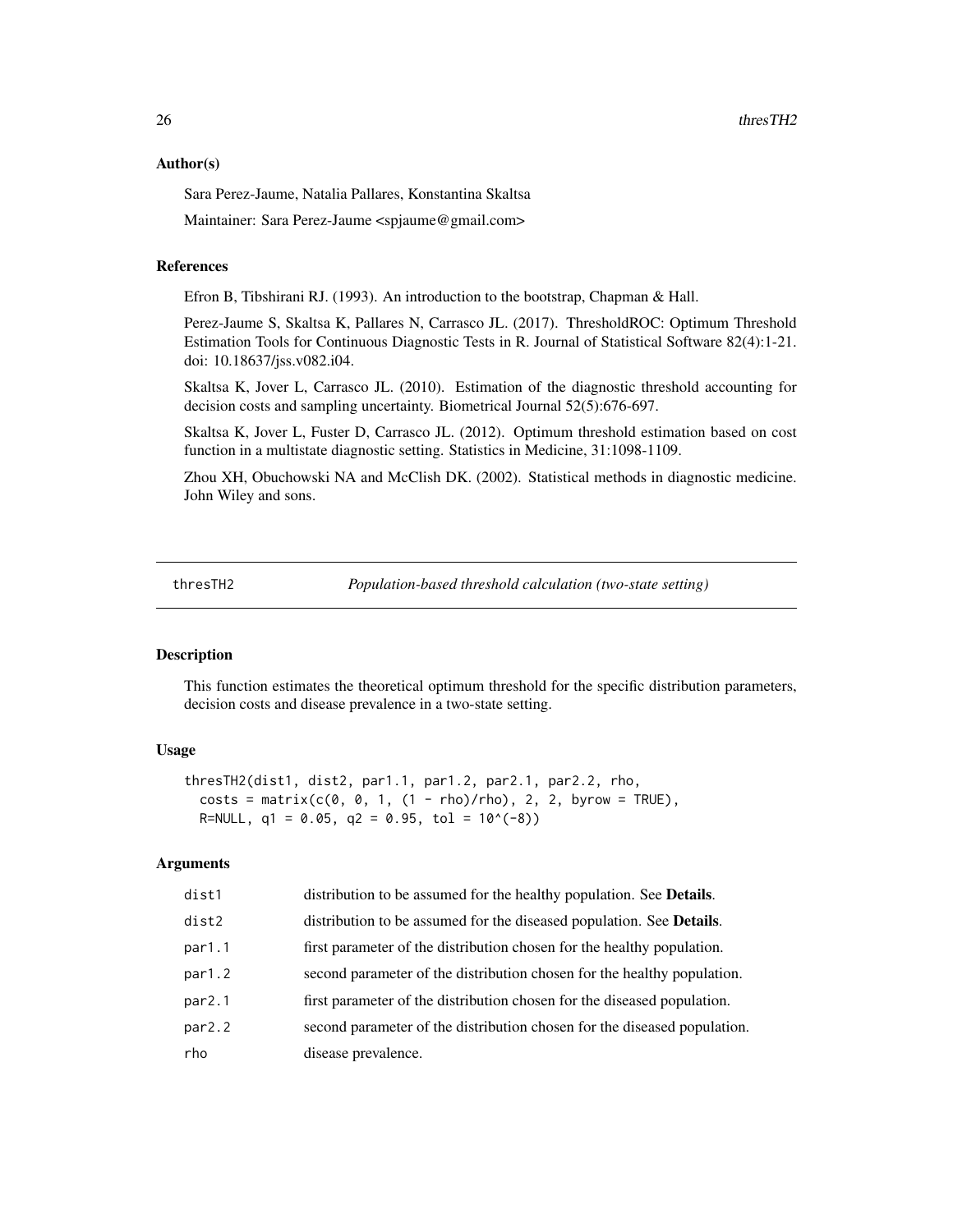#### thresTH2 27

| costs | cost matrix. Costs should be entered as a $2x2$ matrix, where the first row cor-<br>responds to the true positive and true negative costs and the second row to the<br>false positive and false negative costs. Default cost values are a combination<br>of costs that yields $R=1$ , which is equivalent to the Youden index method (for<br>details about this concept, see References). It must be set to NULL if the user<br>prefers to set R (see next argument). |
|-------|-----------------------------------------------------------------------------------------------------------------------------------------------------------------------------------------------------------------------------------------------------------------------------------------------------------------------------------------------------------------------------------------------------------------------------------------------------------------------|
| R     | if the cost matrix costs is not set, R desired (the algorithm will choose a suitable<br>combination of costs that leads to R). Default, NULL (which leads to $R=1$ using<br>the default costs).                                                                                                                                                                                                                                                                       |
| q1    | probability of the left distribution in order to determine a low quantile. Default,<br>0.05.                                                                                                                                                                                                                                                                                                                                                                          |
| q2    | probability of the right distribution in order to determine a high quantile. De-<br>fault, 0.95.                                                                                                                                                                                                                                                                                                                                                                      |
| tol   | tolerance to be used in function uniroot. Default, $10^{-6}$ .                                                                                                                                                                                                                                                                                                                                                                                                        |

#### Details

Parameters dist1 and dist2 can be chosen between the following 2-parameter distributions: "beta", "cauchy", "chisq" (chi-squared), "gamma", "lnorm" (lognormal), "logis" (logistic), "norm" (normal) and "weibull".

#### Value

An object of class thresTH2, which is a list with five components:

| thres  | threshold estimate.                                                                                                                                                 |
|--------|---------------------------------------------------------------------------------------------------------------------------------------------------------------------|
| prev   | disease prevalence provided by the user.                                                                                                                            |
| costs  | cost matrix provided by the user.                                                                                                                                   |
| R      | R term, the product of the non-disease odds and the cost ratio (for further details<br>about this concept, see <b>References</b> ).                                 |
| method | method used in the estimation. For an object of class thres TH2 it is always<br>equal to "theoretical" (meaning that the population-based method has been<br>used). |

# Note

It is assumed that dist1 is the distribution with lower values. If not, dist1 and dist2 (and the corresponding parameters) are exchanged.

# References

Skaltsa K, Jover L, Carrasco JL. (2010). Estimation of the diagnostic threshold accounting for decision costs and sampling uncertainty. Biometrical Journal 52(5):676-697.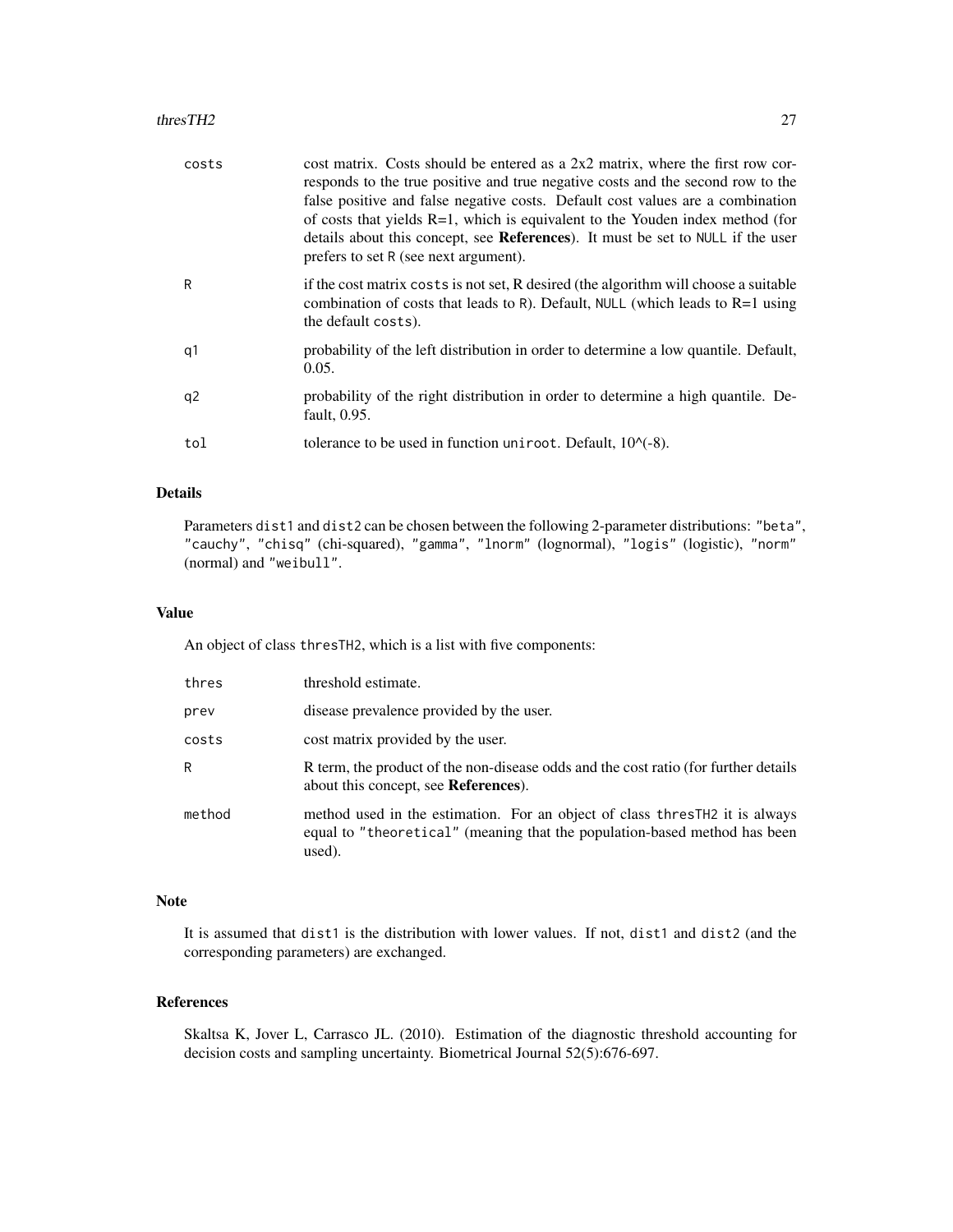# Examples

```
# example 1
dist1 <- "norm"
dist2 <- "norm"
par1.1 < -0par1.2 < -1par2.1 <- 2
par2.2 <- 1
rho <-0.1thresTH2(dist1, dist2, par1.1, par1.2, par2.1, par2.2, rho)
# example 2
dist1 <- "norm"
dist2 <- "lnorm"
par1.1 < -0par1.2 < -1par2.1 <- 1
par2.2 < -0.5rho <-0.3thresTH2(dist1, dist2, par1.1, par1.2, par2.1, par2.2, rho)
```
<span id="page-27-1"></span>thresTH3 *Population-based threshold calculation (three-state setting)*

# Description

This function estimates the theoretical optimum thresholds for the specific distribution parameters, decision costs and prevalences in a three-state setting.

#### Usage

```
thresTH3(dist1, dist2, dist3, par1.1, par1.2,
 par2.1, par2.2, par3.1, par3.2, rho,
 costs = matrix(c(0, 1, 1, rho[1]/rho[2], 0, rho[3]/rho[2], 1, 1, 0),3, 3, byrow = TRUE), q1=0.05, q2=0.5, q3=0.95, tol = 10^(-8)
```
# Arguments

| dist1  | distribution to be assumed for the first population. See Details.          |
|--------|----------------------------------------------------------------------------|
| dist2  | distribution to be assumed for the second population. See <b>Details</b> . |
| dist3  | distribution to be assumed for the third population. See <b>Details</b> .  |
| par1.1 | first parameter of the first distribution.                                 |
| par1.2 | second parameter of the first distribution.                                |
| par2.1 | first parameter of the second distribution.                                |
|        |                                                                            |

<span id="page-27-0"></span>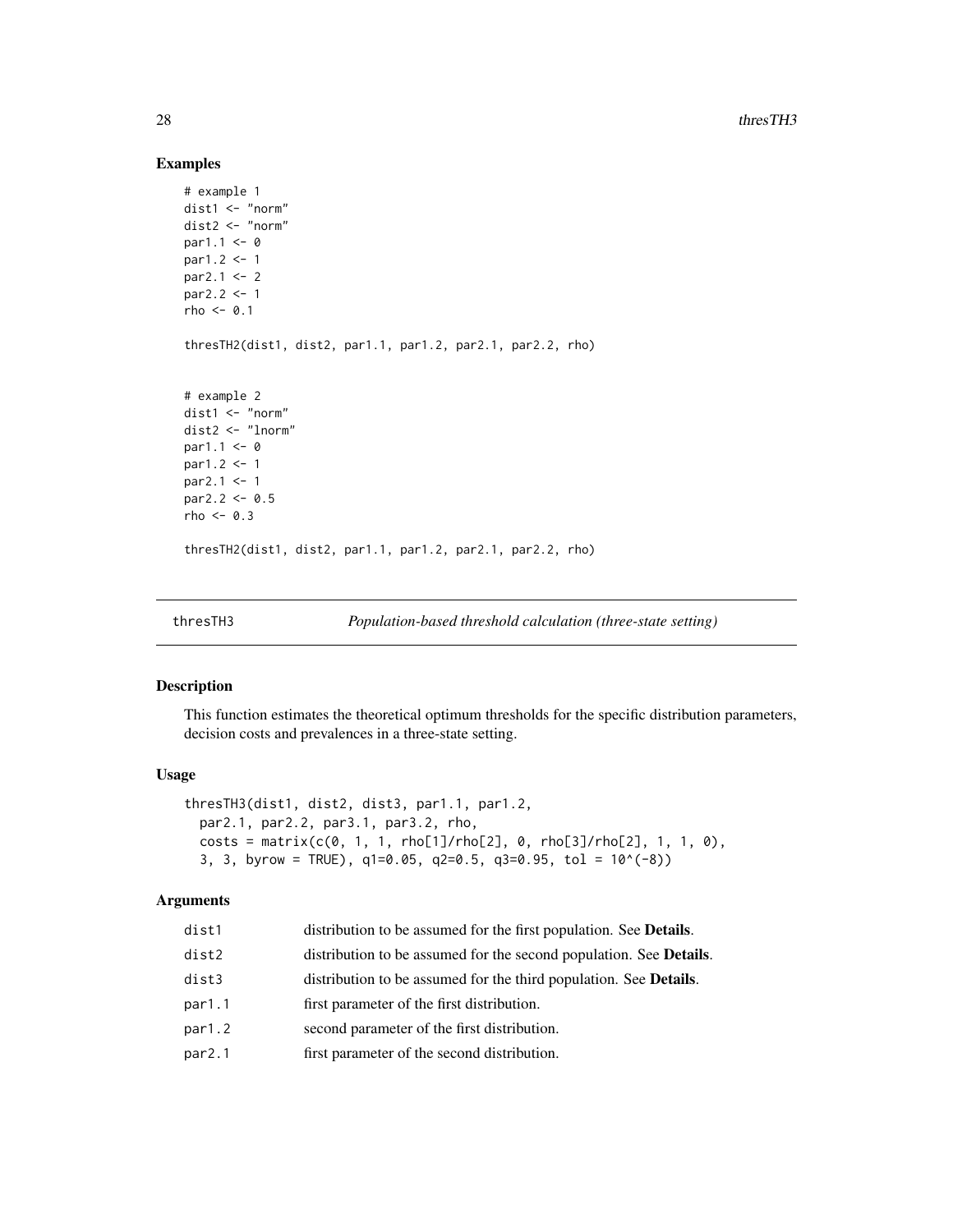#### thresTH3 29

| par2.2         | second parameter of the second distribution.                                                                                                                                                                                                                                                                                                                                                                                                                                                                                                                                                                                                                              |
|----------------|---------------------------------------------------------------------------------------------------------------------------------------------------------------------------------------------------------------------------------------------------------------------------------------------------------------------------------------------------------------------------------------------------------------------------------------------------------------------------------------------------------------------------------------------------------------------------------------------------------------------------------------------------------------------------|
| par3.1         | first parameter of the third distribution.                                                                                                                                                                                                                                                                                                                                                                                                                                                                                                                                                                                                                                |
| par3.2         | second parameter of the third distribution.                                                                                                                                                                                                                                                                                                                                                                                                                                                                                                                                                                                                                               |
| rho            | 3-dimensional vector of prevalences.                                                                                                                                                                                                                                                                                                                                                                                                                                                                                                                                                                                                                                      |
| costs          | cost matrix. Costs should be entered as a 3x3 matrix, where the first row corre-<br>sponds to the costs associated with the classification of subjects in state 1 (C11,<br>C12 and C13), second row corresponds to the costs associated with the classifi-<br>cation of subjects in state $2$ (C21, C22 and C23) and the third row corresponds<br>to the costs associated with classification of subjects in state 3 (C31, C32, C33),<br>where Cij is the cost of classifying an individual of class i as class j. Default<br>cost values are a combination of costs that leads to the same thresholds as the<br>Youden index method (see <b>References</b> for details). |
| q1             | probability of the distribution taking lower values in order to determine a low<br>quantile. Default, 0.05. See <b>Details</b> .                                                                                                                                                                                                                                                                                                                                                                                                                                                                                                                                          |
| q <sub>2</sub> | probability of the middle distribution in order to determine a medium quantile.<br>Default, 0.5. See <b>Details</b> .                                                                                                                                                                                                                                                                                                                                                                                                                                                                                                                                                     |
| q3             | probability of the the distribution taking higher values in order to determine a<br>high quantile. Default, 0.95. See <b>Details</b> .                                                                                                                                                                                                                                                                                                                                                                                                                                                                                                                                    |
| tol            | tolerance to be used in function uniroot. Default, $10^{-6}$ .                                                                                                                                                                                                                                                                                                                                                                                                                                                                                                                                                                                                            |

# Details

Parameters dist1, dist2 and dist3 can be chosen between the following 2-parameter distributions: "beta", "cauchy", "chisq" (chi-squared), "gamma", "lnorm" (lognormal), "logis" (logistic), "norm" (normal) and "weibull".

Parameters q1, q2 and q3 are used to determine two intervals where the uniroot function should look for the two threshold estimates. Thus, the first threshold is expected to be found between quantile-1(q1) and quantile-2(q2) and the second one, between quantile-2(q2) and quantile-3(q3), being quantile-i() the quantile function for the i-th distribution, i=1,2,3.

#### Value

An object of class thresTH3, which is a list with five components:

| thres1 | first threshold estimate.                                                                                                                                          |
|--------|--------------------------------------------------------------------------------------------------------------------------------------------------------------------|
| thres2 | second threshold estimate.                                                                                                                                         |
| prev   | prevalences provided by the user.                                                                                                                                  |
| costs  | cost matrix provided by the user.                                                                                                                                  |
| method | method used in the estimation. For an object of class thresTH3 it is always<br>equal to "theoretical" (meaning that the population-based method has been<br>used). |

# Note

It is assumed that dist1 is the distribution with lower values and dist3 is the one taking higher values. If that is not the case, dist1, dist2 and dist3 (and the corresponding parameters) are re-ordered as needed.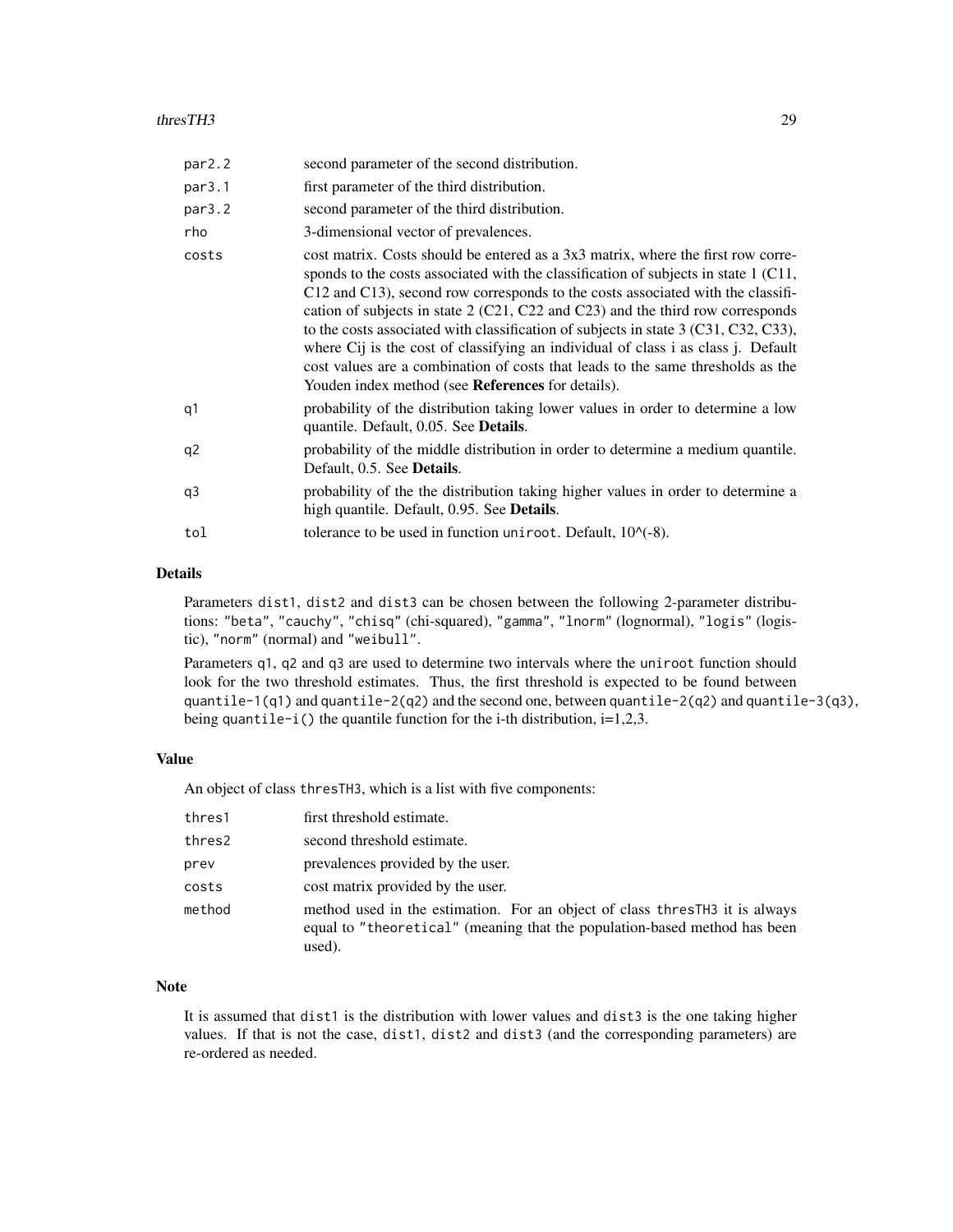# References

Skaltsa K, Jover L, Fuster D, Carrasco JL. (2012). Optimum threshold estimation based on cost function in a multistate diagnostic setting. Statistics in Medicine, 31:1098-1109.

# Examples

```
# example 1
dist <- "norm"
par1.1 <- 0
par1.2 <- 1
par2.1 < -2par2.2 < -1par3.1 < -4par3.2 <- 1
rho <- c(1/3, 1/3, 1/3)
thresTH3(dist, dist, dist,
  par2.1, par2.2, par1.1, par1.2,
  par3.1, par3.2, rho)
# example 2
dist1 <- "norm"
dist2 <- "lnorm"
dist3 <- "lnorm"
par1.1 < -0par1.2 < -1par2.1 <- 1
par2.2 < -0.5par3.1 < -2par3.2 < -0.5rho < - rep(1/3, 3)
```
thresTH3(dist1, dist2, dist3, par1.1, par1.2, par2.1, par2.2, par3.1, par3.2, rho)